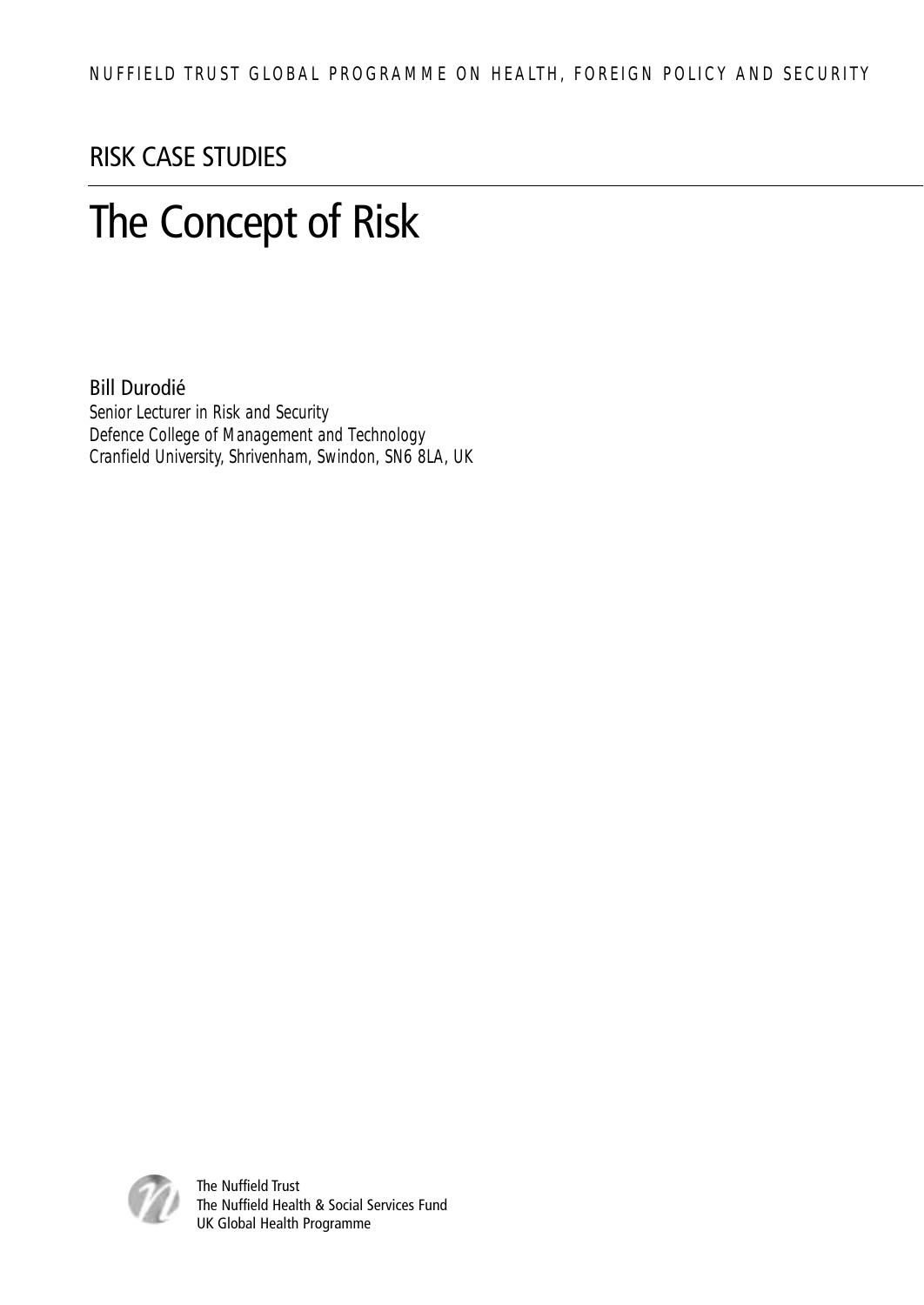### The Rise of Risk

Risk is an abstraction that represents the likelihood of specific outcomes. As such, risks appear largely external to us - particular events occur whether we want them to or not. In effect, risks have always been around, however, that we conceive of something as being a risk, is a product of social progress and the evolution of human consciousness.

The ability to discern patterns, and their limitations, in nature, in order to subject these to our actions, has enabled development. In turn, the meaning and history of risk have changed too. Our understanding of risk reflects our own confidence – or lack of it – in human will and agency. Hence, it has gone through several *qualitative* transformations from randomness to chance and probability and, a more recent focus on uncertainty (1).

In recent years, there has also been a phenomenal *quantitative* growth in references to risk. The word exploded into the academic literature in the 1990s, coinciding roughly with the translation into English of Ulrich Beck's sociological best-seller, *Risk Society*, in 1992 (2). Since that time, the number of conferences, courses, centres and journals, focusing on, or making use of, the word *risk*, have expanded rapidly too.

This development begs our understanding. Do we face more risks today? Have we become *more conscious* of the various risks that we face? Or, are these risks now of a *qualitatively different* order? Beck, and the British sociologist, Anthony Giddens, err toward the latter of these possible conclusions. They suggest that society now faces new risks – those generated by ourselves. Accordingly, Beck and Giddens distinguish between what they consider to be *natural risks* and what they have come to define as *manufactured risk* (3).

There are numerous problems with these distinctions, not least of which is trying to understand where one category ends and the other begins. For instance, it could be argued that humanity itself, has only come to exist in a self-conscious state through its separation from nature, and hence most of the risks that impact upon us are necessarily mediated in unnatural ways. What's more, the widely-held assumption that natural products or processes are necessarily better for us than manufactured ones is simply wrong.

Both of these writers, and many others besides, note a heightened *consciousness of risk* within contemporary society. This is often attributed to a loss of control over who determines what risks are acceptable for society, as well as the social distribution of costs and benefits. Few however, critically examine such perceptions. They tend to be accepted as a given. Accordingly, the solutions proffered revolve around the need to regulate risk, rather than the need to understand perceptions.

But it may be that, rather than living in a *Risk Society*, we now live in a *Risk Perception Society*. And if so, rather than taking risks at face value, it is their perception that ought to be the subject of sociological analysis and investigation. Unfortunately today, many seem to fetishise public perceptions, considering it almost rude to interrogate them. But, whilst dismissing people's views may well be patronising, so too is adapting or pandering to these uncritically.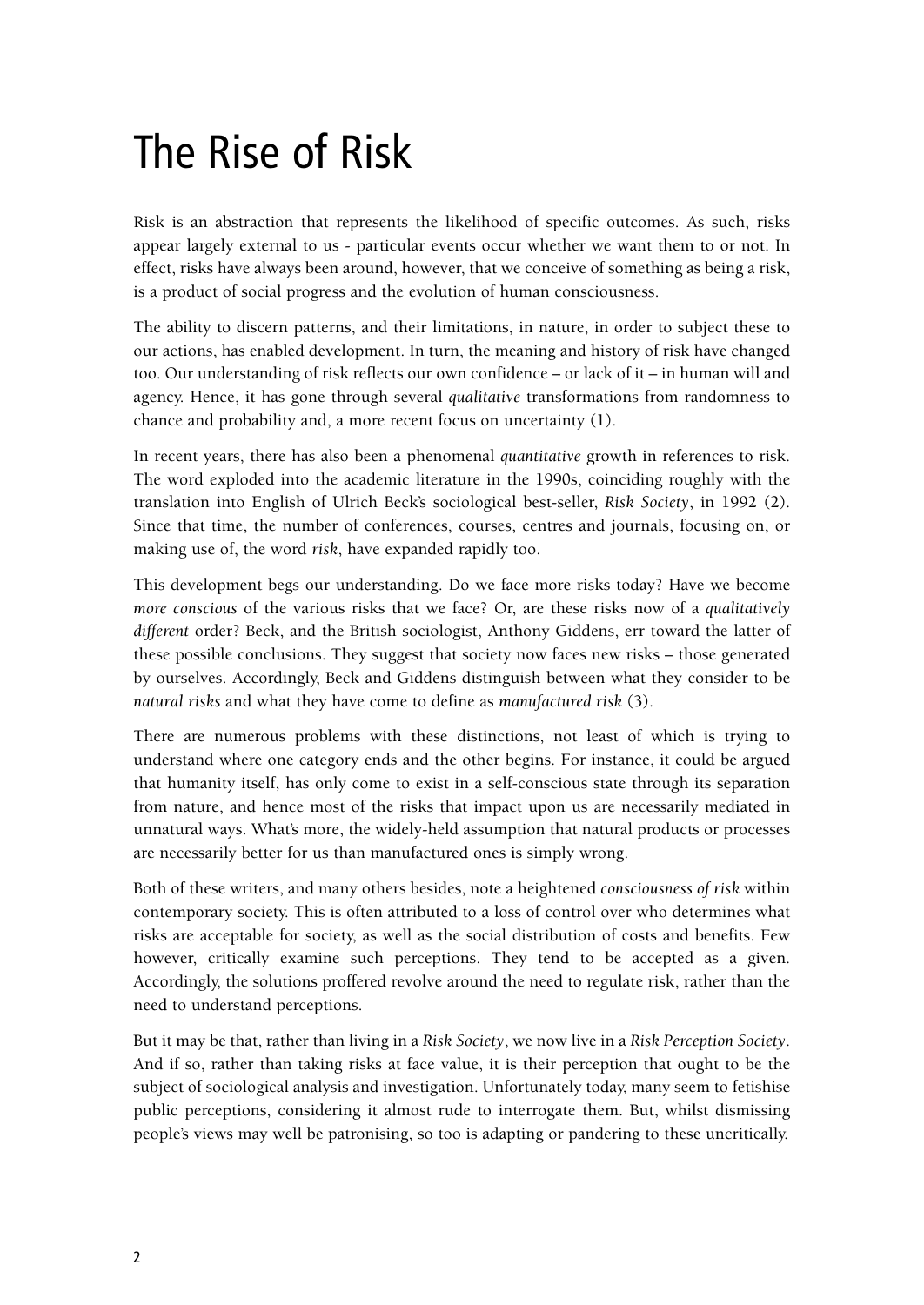The academic and social commentator, Frank Furedi, has noted that over recent years our use of the word *risk* has altered. Risk used to be considered, at least in part, as a conscious relationship. People could choose to *take a risk*, implying an active engagement between the human subject and objective reality. Nowadays, many references to risk are prefixed by the word *at*. We are now increasingly perceived of as being *at risk* in numerous situations (4). This reveals and reflects a growing sense of human passivity, disconnection or impotence in the face of what are assumed to be implacable or inevitable external processes.

A further shift has been the growing tendency to focus more on hazard and uncertainty than on risk and probability. Hazard is understood to be the *potential* effect of a situation, process or product, such as its being unstable, corrosive or carcinogenic. Risk refers to the *actual* chance of something happening, taking account of real behaviour or exposure. This is often expressed as a probability. Everything that we do exposes us to hazards. It is *how* we do things, and *how* often, that determines the risk.

So for instance, stairs are a hazard, but it is the likelihood of injury that is known as the risk. The latter will be a function of variables such as step height, lighting conditions, age and speed. The call, emanating from certain quarters, to regulate specific situations on the basis of their *innate* hazardous properties is therefore, whether consciously or not, a call to remove human *agency* from the equation.

In a similar vein, uncertainty refers to the difficulty of knowing what *may* occur in advance of experience. It seeks to distinguish situations where we can base decisions upon data, from those where we can not. But that there remain unknowns to be determined in all instances is hardly new. In fact, we can only move towards an appreciation of what we do not know by starting from what we *do* know. Unlike risk and probability, prioritising hazard and uncertainty, downplays our understanding, competence and will.

These respective shifts; the *quantitative* explosion in reference to risk in all possible walks of life, the focus on people's *perceptions* of risk over the actuality of the dangers they face, the shift in how we use the word *risk* from being a verb reflecting an *active* relationship to becoming a noun, used in a *passive* sense, and the desire to prioritise *invariant hazards* and *unknown uncertainties* over the conscious *choice* or ability to *engage with risk* and to *determine probabilities*, appear to share similar roots. It is to this that I now turn my attention.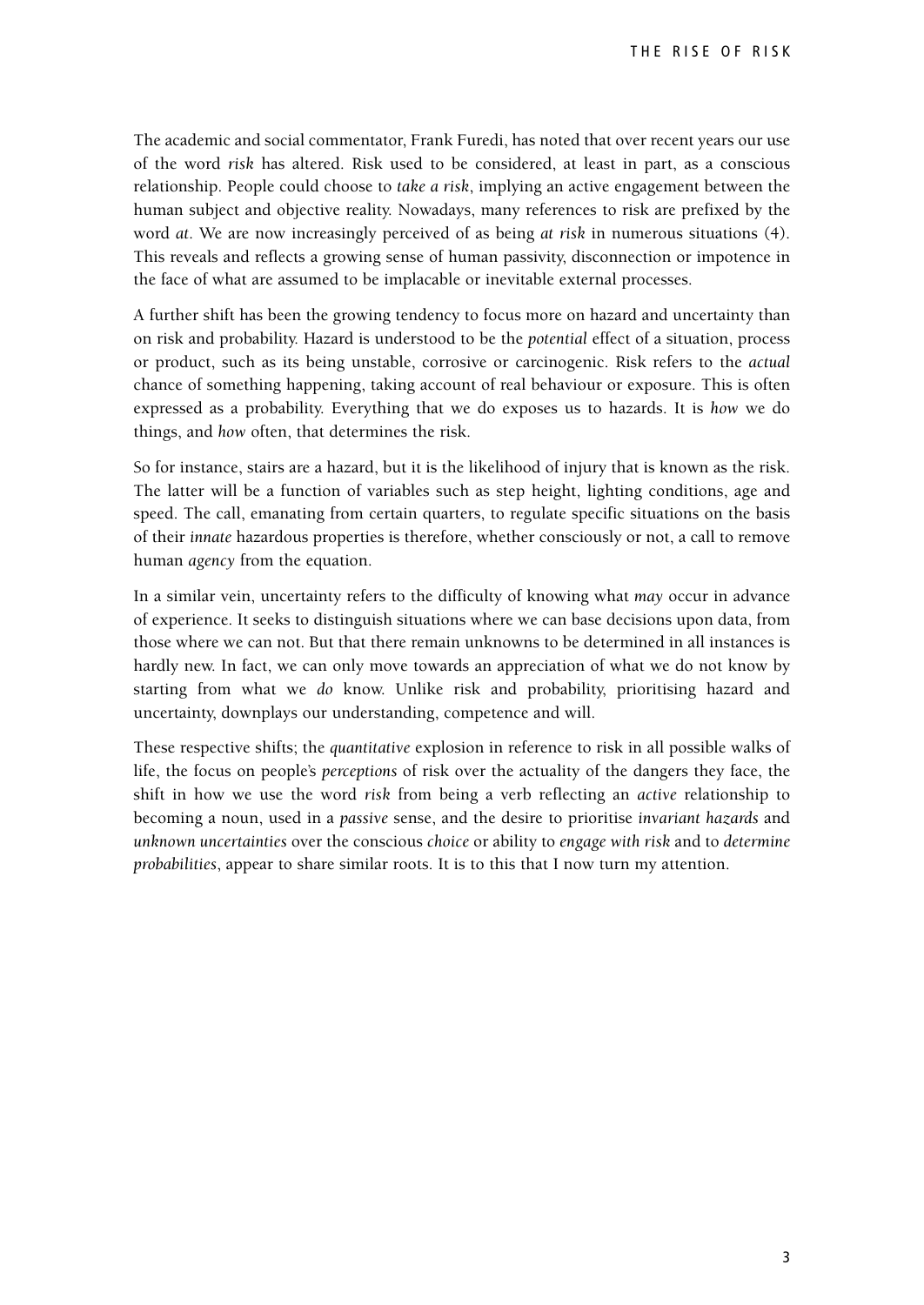#### The Demise of Society

When Margaret Thatcher famously suggested in an interview that *'there is no such thing as society'* (5), she was, understandably, derided by many. But today, it would appear that her statement was almost prescient. In form at least, if not in content, there is now very little awareness of the extent to which many phenomena are shaped and determined by social forces. Instead, there has emerged a growing emphasis on nature and individuals as the presumed roots of most issues.

Hence, science and psychology now occupy peculiar and privileged positions in contemporary life (6). Despite the fact that many perceived problems in the world today are shaped more by their social *context* and origins than by their scientific or psychological *content*, it is the latter that are increasingly scrutinised and held to account.

From analyses of the impact of genetically modified organisms on the environment to studies of psychological orientations and preferences, from concerns about the consequences of exposure to endocrine disrupting chemicals on early-years development to attempts to predict behaviour in a terrorist incident, such an outlook presents our world and our responses to it as being increasingly determined by impulses either entirely external to us, or so innately internal that there is little we can do about them.

Ironically, at the same time as natural forces and individual behaviour are singled-out and assessed, they are also feared and monitored as potentially disruptive sources of risk to our lives. Why is this? How did the demise of a broader understanding of ourselves, as well as many of the phenomena we observe as being broadly social in content, come about? These are important issues to address, as they impact upon our sense of the possibility of transforming the world. If things are largely scientifically or psychologically given, then there may be little point in trying to change things.

It is the gradual erosion of any sense of the need for, and the possibility to achieve, social change that drives this outlook. In the past, radicals sought to transcend the limitations imposed upon society by advocating widespread social reform. Science fed into, and fed off, this broader aspiration and dynamic. Science can transform society, but it is also a product of society – and a society that does not desire transformation, or fears the consequences of change, is unlikely to develop as rapidly as it could otherwise (7).

The emphasis often given as to the ability of science to effect social change is one-sided. It was the aspiration for social progress that gave humanity confidence in the power of its own reason in the first place – a factor that then proved of significant importance to the development of science. The Scientific Revolution represented the triumph of rationality and experimentation over the superstition, speculation, diktat and domination that had gone before. It was a practical battering-ram with which to challenge perception, prejudice and power. But science was also the product of a broader social dynamism – as well as becoming an essential contributor to it.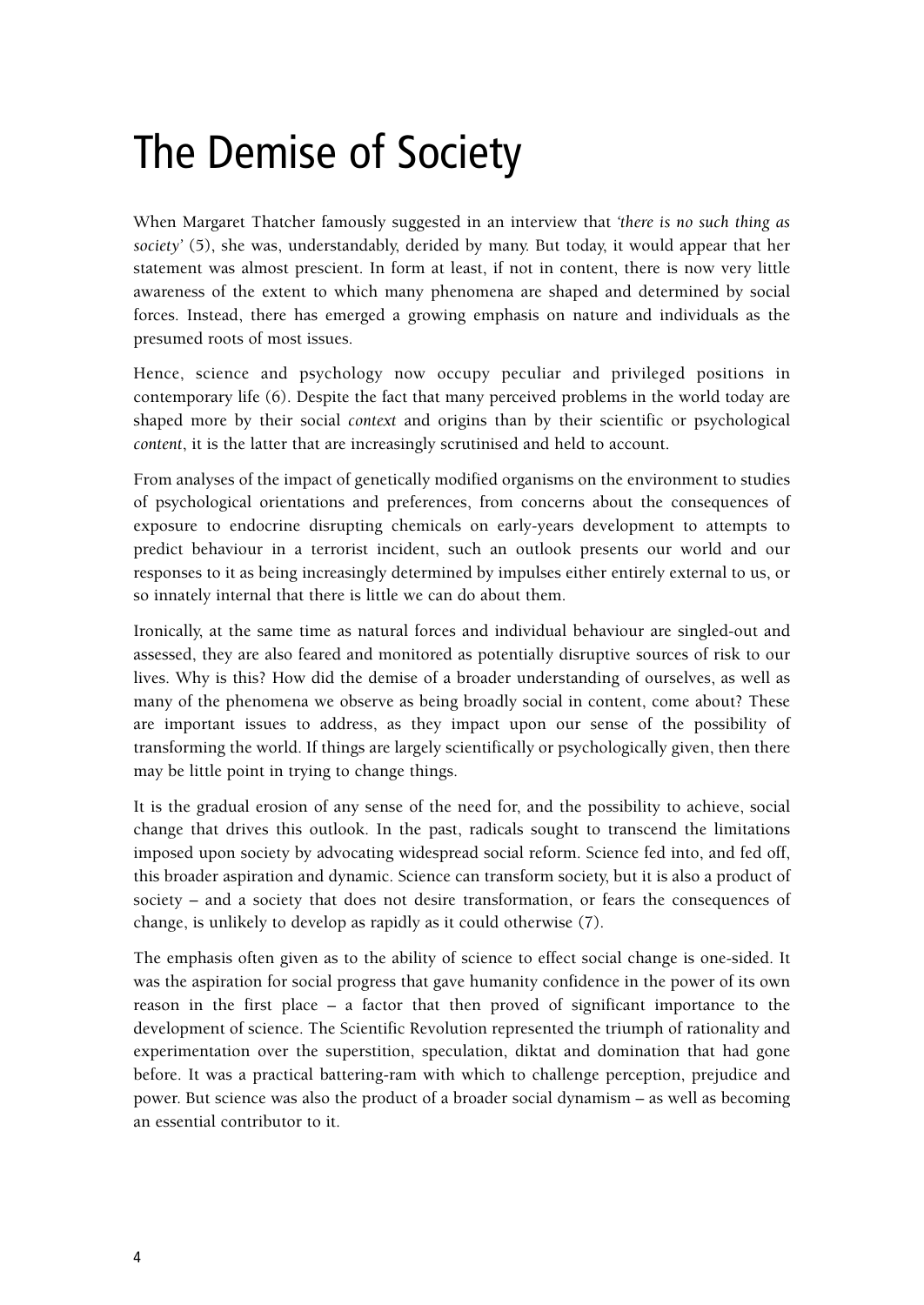And, just as the initial dynamic behind science was social change, so social change – or more particularly the lack of it – could circumscribe it too. Initially this came from the vociferous rejection of the old religious and monarchical orders that had been supplanted. Then, with the advent of positivism, scientists themselves sought to decouple science from the political project to transform society. Businesses – subject to the internal imperative to innovate and compete against one another to realise profits – could harness science, with all the instability and the constant flux this produced – but the social order of the market system as a whole was beyond challenge.

Finally, over the course of the twentieth century, a wider layer of society lost its faith in the progressive capabilities of scientific transformation. Two world wars, separated by a depression and followed by continuing poverty and conflict in the developing world generated doubts as to the possibility of universal human progress. Radicals, who had traditionally championed the liberatory potential of scientific advance, now viewed it with increased suspicion. It was clear for instance, despite the potential they offered, that the Manhattan Project and the Apollo Programme had initially been driven by the narrow needs of American militarism.

Some now argued that aspiration itself – rather than its failure as evidenced in the collapse of confidence in social progress – was dangerous. Science was seen as the amoral steamroller of a dispassionate new modernity that crushed communities and tradition. What is so poignant about the modern disenchantment with science, is that it has emerged at a time when its achievements are without precedent. But behind the current crisis of faith in science, lies a collapse of confidence in humanity, and hence in the desirability and possibility of social transformation (8).

In parallel with the gradual disillusionment of society with science, has come an equally significant process of disengagement of society from politics. This accelerated after the demise of the old Cold War divisions. For the majority of ordinary citizens this formal alienation has been exacerbated by a growing sense of social disconnection at the level of informal attachments and associations with others. These social bonds have been severely eroded over the last decade or so. The resultant underlying sense of isolation and insecurity right across all sectors of society has become a key element shaping contemporary perceptions of risk.

At the formal level, people in advanced Western societies are increasingly unlikely to participate in the political process. This effect is most striking among younger age groups. Electoral turnouts are at an all-time low and in the few instances where these are high, emotional attachment appears to rule over reasoned argument. Few are active, or even passive, members of political parties or trade unions as their forebears were, and there is little attempt to engage in – or raise the standard of – debate. When people do vote, it is often on a negative basis – against an incumbent, rather than for a replacement.

This means that there is very little loyalty, and accordingly predictability, in the outcome of contemporary elections. Marginal events, largely disconnected from the actual process – such as a terrorist attack or claims as to the personal character traits of particular contestants – can have quite devastating impacts. Turnouts range between 10% and 60% depending on the type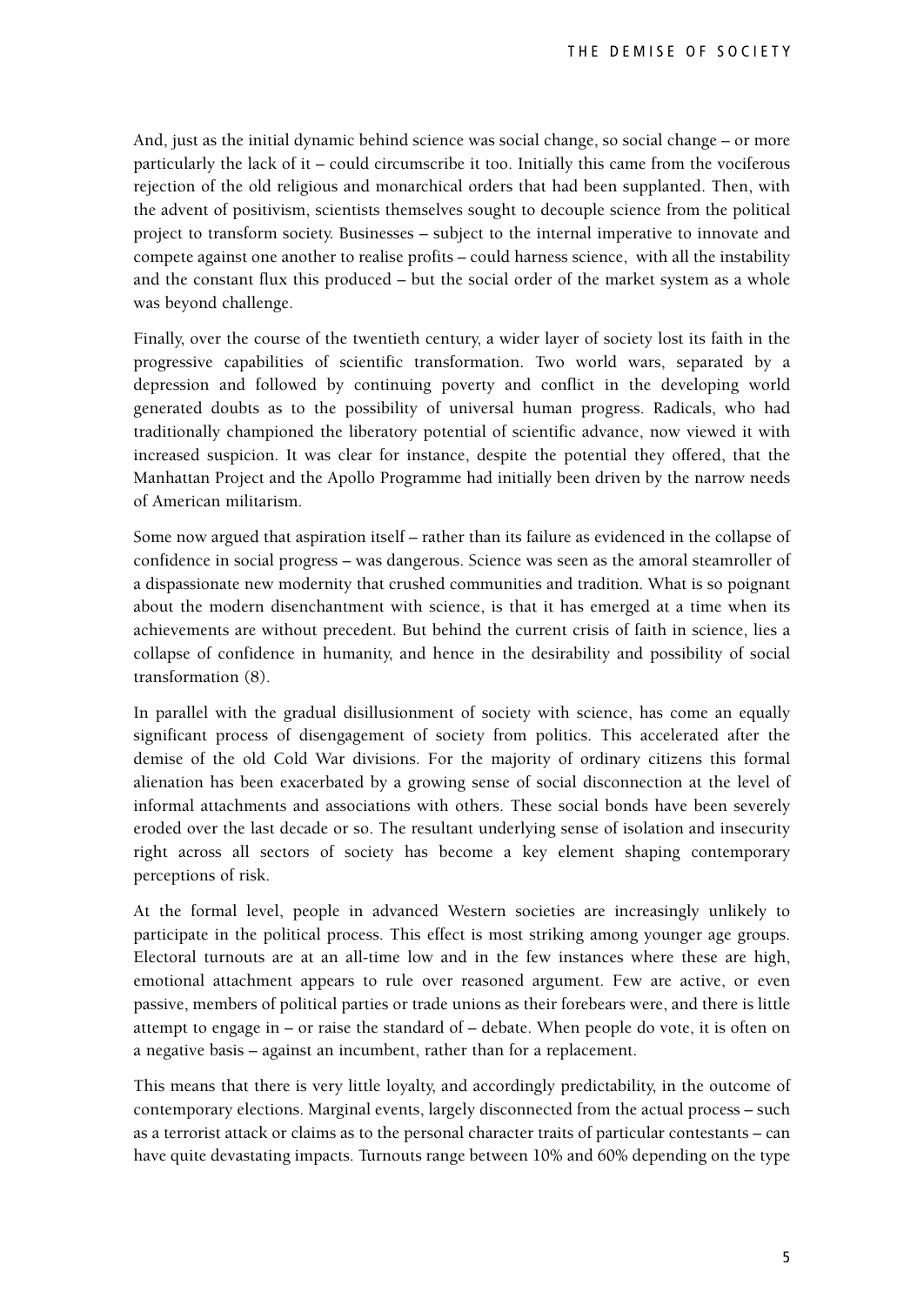of election. But, as this is split between two or more major parties, the actual mandate of those put in office is even lower.

What it means to belong to one of these bodies has irrevocably been altered too. In the past, trade union membership suggested a solidarity with members of a community that one might not even know – as well as a sense of collective purpose and struggle in seeking to transform existing conditions. Today, it is more likely to represent a means to obtain individual perks, such as cheap car insurance, or personal security in relation to health and safety issues at work. Suggestion of redundancy is more likely to lead to a negotiated settlement than a form of group action.

For the social elite, the political disengagement of the majority is potentially catastrophic. It exacerbates their own sense of isolation and insecurity, as their democratic mandate and political legitimacy become questionable. This has been made worse by a loss of vision and purpose. This became particularly pronounced through the demise of the old political framework, whereby the world was divided between the two competing visions of a socialist left and a free-market right.

Today, the categories of left and right have been expunged of their traditional associations and meanings. Voters are unable to distinguish between the pronouncements of the various major parties. Now, all fight for what they believe to be the centre ground and are desperately seeking issues that may reconnect with, and re-engage, ordinary people. Foremost amongst these have been the environment, human health and security.

At the informal level, the changes in society are even more striking. Many have commented on the growing pressures faced by families, communities, and neighbourhoods. In his book on this theme, *Bowling Alone*, the American academic Robert Putnam also pointed to the demise of informal clubs and associations (9). Meeting up with friends occurs less frequently than previously too. In other words, people are not just politically disengaged but also, increasingly socially disconnected. This loss of social capital has occurred and been experienced within a generation.

Not so long ago, for example, it was still possible across most urban centres, to send children to school on their own, assuming that other adults would act *in loco parentis* – chastising them if they were misbehaving and helping them if they were in trouble. Today, such a straightforward social arrangement can no longer be taken for granted. No-one ever signed a contract saying that they would look after other people's children. It was simply an unstated and self-evident social good. Ironically, this loss of a social sense of responsibility makes the individual task of parenting harder (10).

In a similar way, ordinary communities, at the turn of the last century, invested a great deal of effort establishing and running their own institutions. These took a wide variety of forms from churches, to working men's clubs, schools and trade unions. It is almost impossible to find a similar process at work within society today.

This is not to suggest some kind of golden-age of community activism. Clearly, past societies were also associated with a wide manner of activities and actualities we are quite glad to have seen the back of. However, the resulting erosion of social connectedness is significant.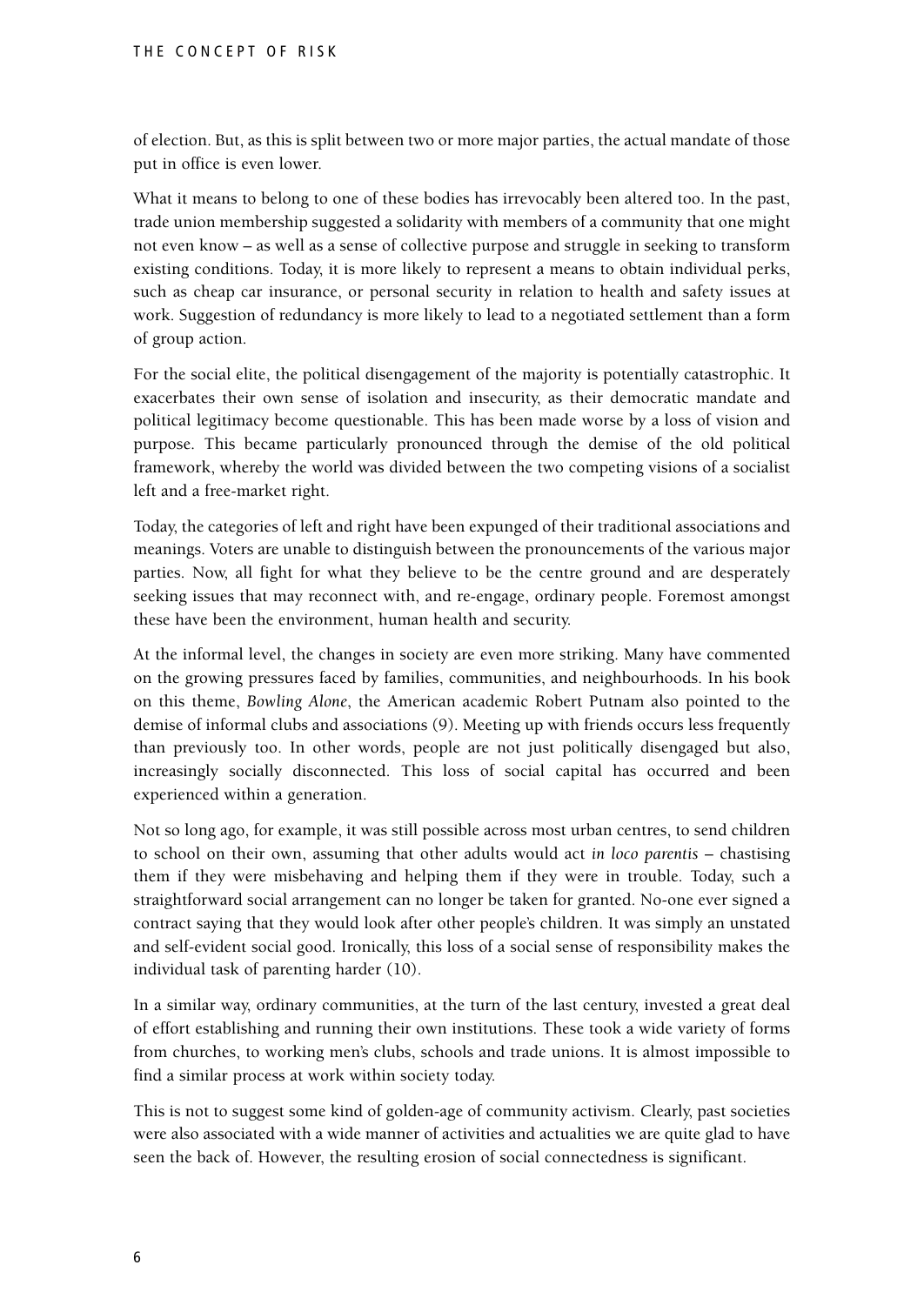#### The Rise of Risk Perception

Being less connected leaves people less corrected. It allows their subjective impression of reality to go unmediated or unmoderated through membership of a wider group or trusted community. The erosion of collective forms of social association, both in the formal sphere of political conviction and participation, as well as in the informal sphere of everyday life, has had a devastating impact upon how people view themselves and the world around them.

Views and values which, in the past, would have been filtered and scrutinised through various layers of public and private insight and knowledge, come today to form unchallenged personal frameworks for understanding the world. Individual obsessions can grow into allconsuming worldviews that are rarely open to reasoned interrogation or debate. The sense that ideas are actually shaped through an interaction between material circumstances and social associations has been severely eroded. Today, what would once have been considered to be mere opinions, have become inextricably and existentially bound to one's emotional identity. Questioning these can be perceived as tantamount to a physical assault.

Without a sense of the possibility of social solutions, and divorced from any trusted networks or webs of association by which to provide meaning and a sense of belonging and attachment for themselves, people are increasingly inclined to view events as random, out of control or inevitable. Social isolation and insecurity lends itself readily to problem identification and inflation. In part, it is this that explains our recent proclivity to emphasise or exaggerate all of the so-called risks that are held to confront us.

From BSE (bovine spongiform encephalopathy, more commonly known as mad-cow disease) to GMOs (genetically modified organisms), from the assumed risks presented through excessive use of mobile phone to the purported link between the MMR (measles, mumps, rubella) triple-vaccine and childhood autism – all new developments are now viewed through the prism of a heightened and individuated consciousness of risk.

Nor are our fears restricted to the realms of scientific and technological products and processes. Many age-old activities and agents have also now been reinterpreted through our growing sense of isolation and fear. Abduction, bullying, crime, doctors, the environment and food, form just the first few letters of an ever-expanding lexicon of new concerns. Even relationships and sex can now be viewed and assessed using an instrumentalist risk calculus – to the detriment of both.

But, rather than the world changing any faster today than in the past, or becoming a more dangerous, unpredictable or complex place, it may be our diminished, more fragile and isolated, sense of self that has altered our confidence to deal with change and the problems it gives rise to (11). Far from it being the inevitable reflexive consequences of manufactured risk impacting upon us, it may be our alienated and distorted perceptions that lend themselves to identifying everything as a risk.

Those who propose that we now inhabit a *Runaway World* (12), would be hard pressed to show how the pace of change today is any greater than say, over the sixty-five year period two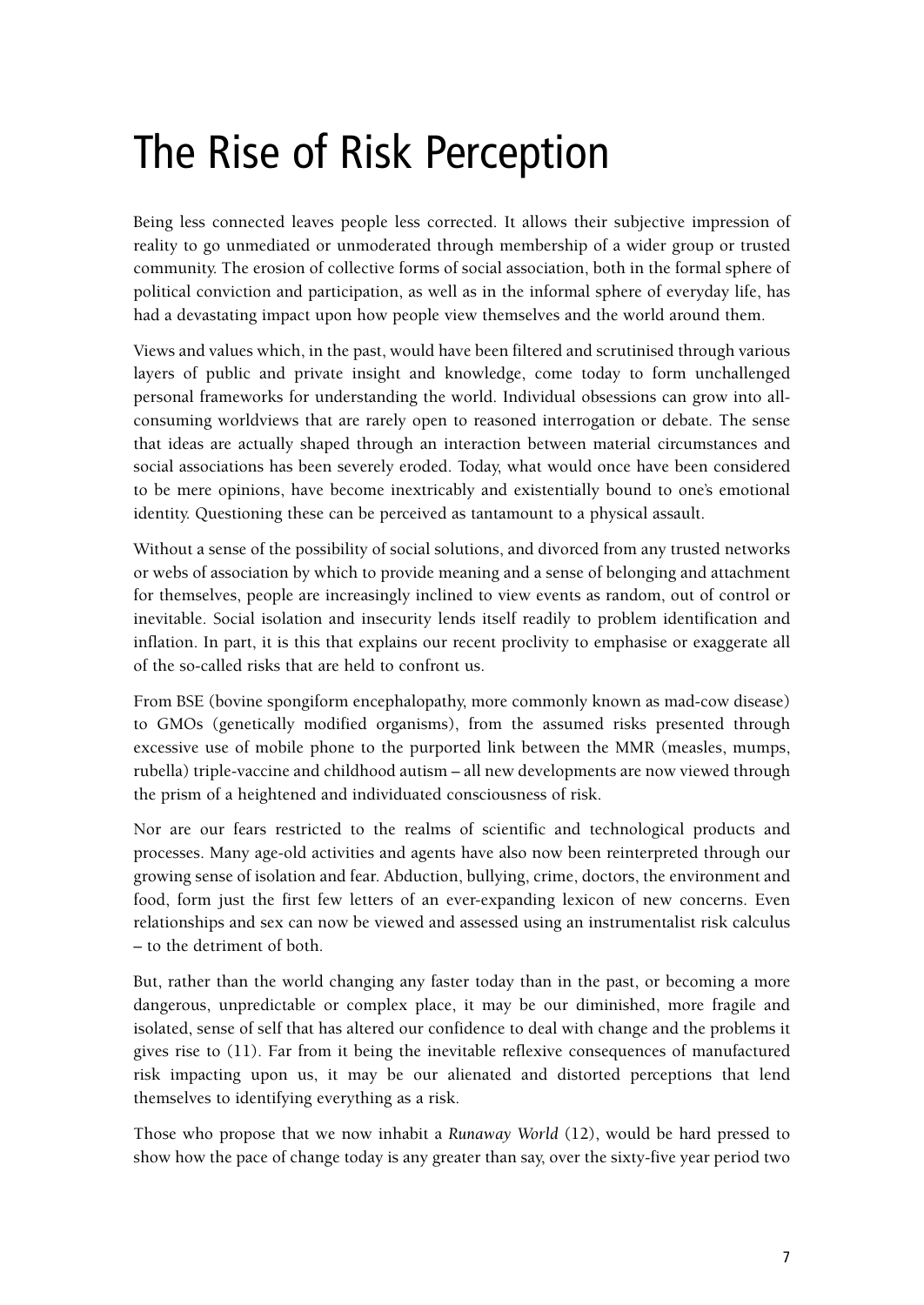centuries ago between the creation of Richard Trevithick's first steam locomotive and the advent of transcontinental railroads across the United States of America, or the pace of change over the same period a century ago between the Wright brothers first powered flight and man walking on the moon. If anything, when considering the tumultuous social developments that accompanied these periods of technical innovation, change today appears somewhat attenuated in its impact.

Much of the recent focus has been on the largely undelivered promises of biotechnology – a technology which, in its various stages is now passing its fiftieth anniversary – and the potential of the internet. But whilst the latter may have led us to being more networked virtually, the extent to which this has transformed the real world is less evident. Transfers of information alone do not effectuate change. Radically overhauling existing transport networks, a transformation not currently envisaged by many, would for instance, necessarily have greater social and scientific consequences.

In our technically networked world, we may be more aware – but we are also easier to scare, than previously. Being more isolated leaves us more self-centred, as well as risk averse. The demise of the social also leads to little sense of the possibility that if there truly is a problem needing to be addressed then it is together – with others – that this can best be altered or challenged. In turn, these developments reduce the likelihood of our acting for some greater common good and end up making us less resilient, both as individuals and as a society.

All of these developments have had a quite devastating and stultifying impact upon society. The breakdown of collectivities have, in the absence of any coherent replacements, enhanced the sense which isolated individuals have of themselves, as being frail and vulnerable. In turn, an exaggerated perception of risk lends itself to increasing demands for greater regulation and social control. Accordingly, people increasingly look to those in authority to enhance their sense of security by mitigating the worst effects of the natural world and the actions of those who seek to change it.

And in an age characterised by an absence of political vision and direction, the politics of fear, or risk-regulation, have provided a reluctant and isolated elite with an agenda and a new, if limited, sense of moral purpose. The authorities have willingly embraced this role. Latching onto the generalised climate of isolation and insecurity, politicians have learnt to repackage themselves as societal risk managers – particularly around the issues of health and security.

In a quite remarkable transformation, radicals have reinvented the state as a mechanism of social protection. People who would once have sought to organise their own affairs and build their own institutions – in the absence of any sense of social solidarity or their own ability to deal with problems collectively – now turn to the state to resolve matters. Even those environmental and consumer lobby groups with the most vehement anti-state rhetoric, look to the state to act as the ultimate regulator and enforcer.

Politicians now pose as the people who will protect us from our fears and regulate the world accordingly. But the demise of any positive sense of the possibility and desirability for social transformation has also led to a reduction in what it is that politicians actually offer the public today. The petty lifestyle concerns they focus on, reflected in incessant debates about smoking, smacking, eating and drinking are unlikely to inspire and engage a new generation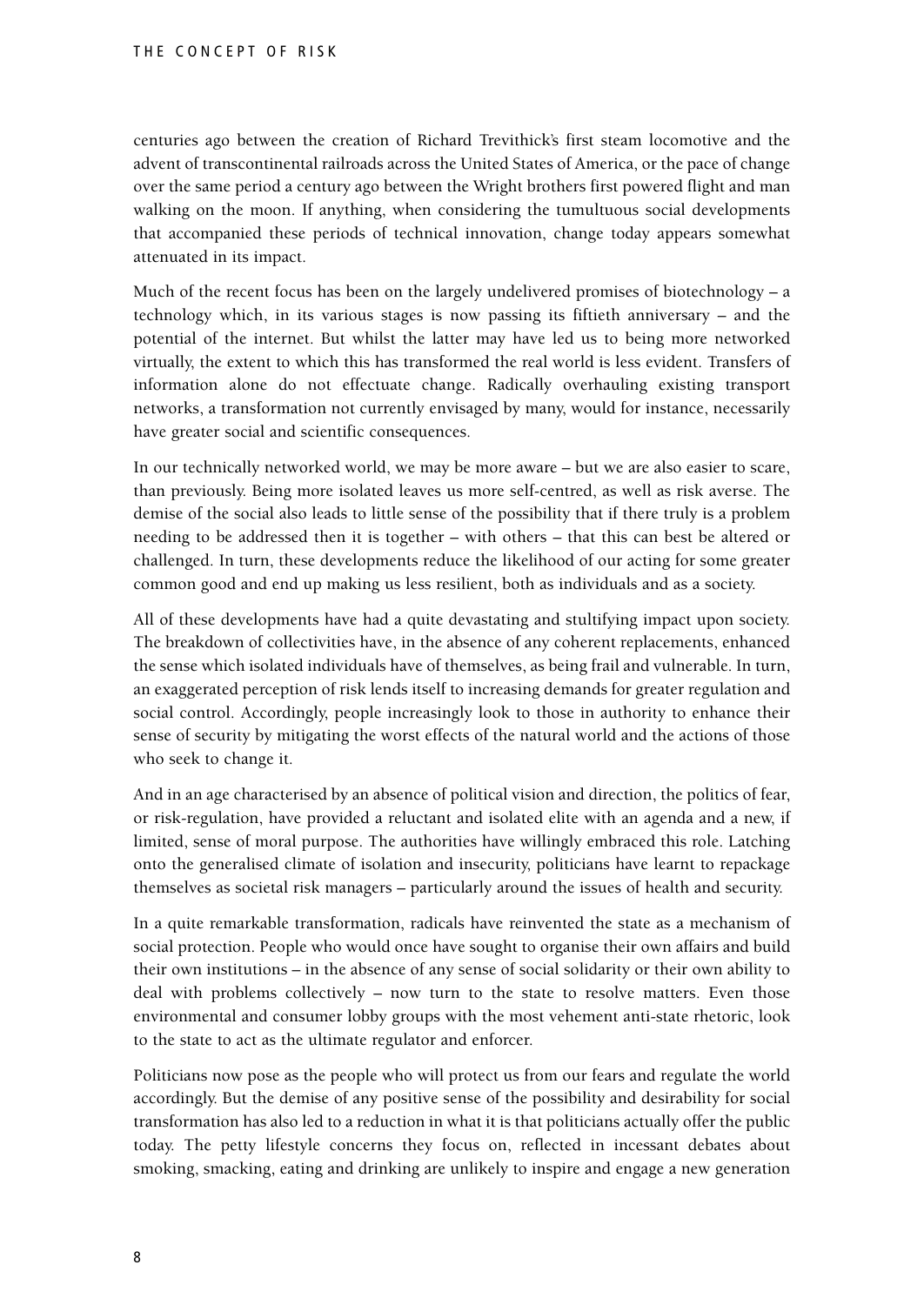of voters (13). Nor – at the other end of the spectrum – do doom-laden predictions relating to global warming and terrorism.

Indeed, the more such concerns are highlighted, the more it becomes impossible for the authorities to satiate the insecurities they create. Hence, alongside disengagement and alienation, has come a concomitant disillusionment and mistrust in all forms of authority, whether political, corporate, or scientific, as these invariably fail to live up to new expectations. This catastrophic corrosion of trust – in outlook if not in practice – has facilitated the replacement of healthy scepticism with unthinking cynicism.

Accordingly, expertise is now perceived as elitist and knowledge as biased or unattainable (14). In many situations today, the public are encouraged, and have become accustomed to, assuming the worst and presuming a cover-up. This has generated new demands for the attribution of blame and compensation. Image and rumour now dominate over insight and reason. Myths and conspiracy theories abound, encouraged by the same people who demand the inclusion of presumed public perceptions in decision-making.

Focusing on people's perceptions has become the new mainstay of governments, activists, the media, and even risk consultants. These suggest that our perceptions of risks are as important – if not more so – than the actuality of the risks we face, as perceptions often determine behavior. Thus, it is held, that irrespective of the basis for such fears in scientific *fact*, their effects are real in social *consequence*, leaving governments with little choice but to take such concerns on board and to regulate accordingly.

It is this outlook that the former Chief Scientific Advisor to the UK government, Sir William Stewart, reflected at the end of his chairmanship of the government's own inquiry into the purported adverse health effects of mobile phones. He concluded that in future *'anecdotal evidence'* should be taken into account as part of the process for reaching decisions (15).

Such a conciliatory approach benefits from appearing to take ordinary people's views very seriously. In an age when few participate actively in political life, it seems commendably inclusive and democratic. It is also a godsend to governments bereft of any broader dynamic or direction. But, assuming or adapting to popular perceptions is as contemptuous, and as patronising, of the public, as dismissing them outright. It may also be more damaging.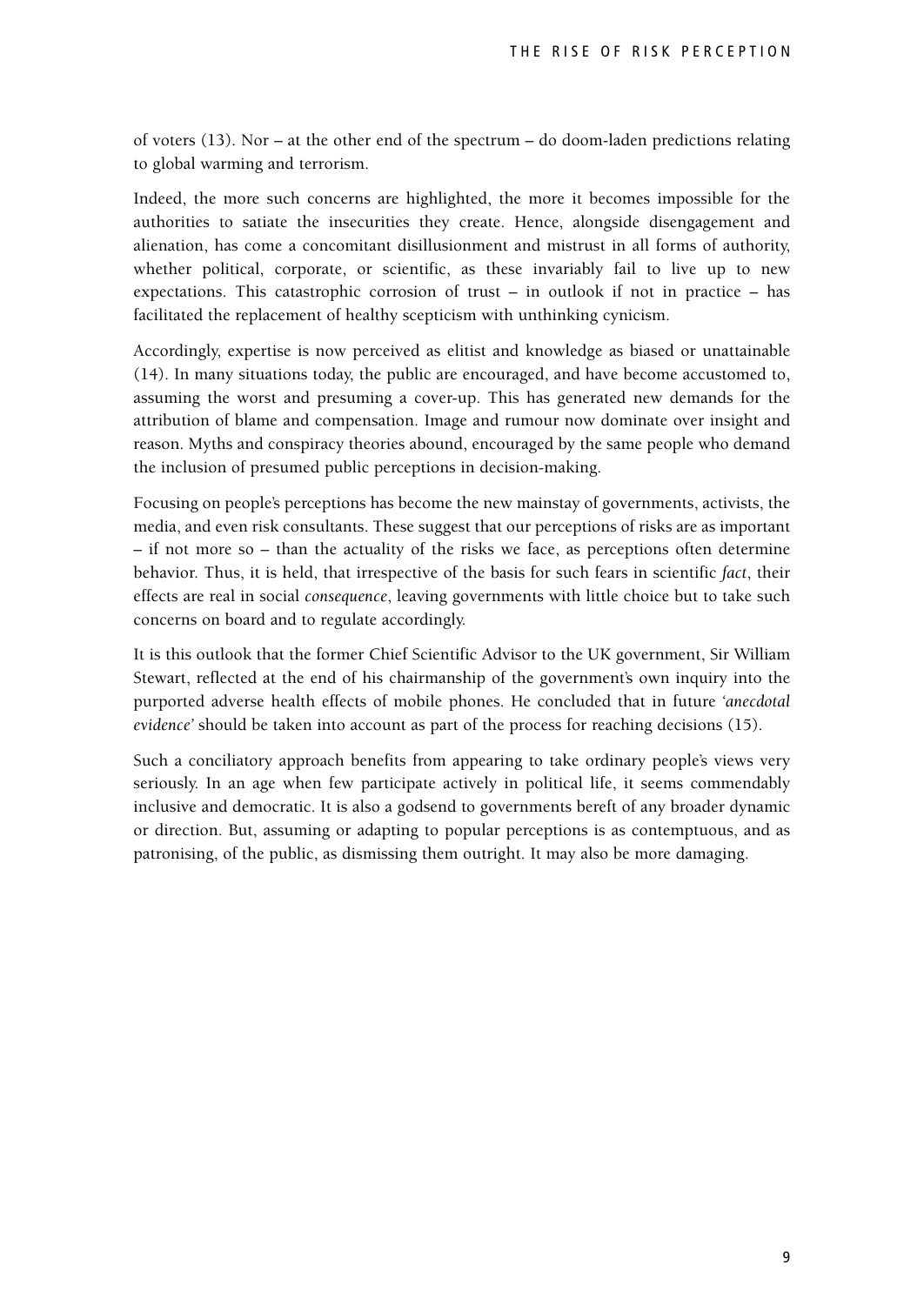### The New Public Health

The World Health Organisation (WHO) definition of health is *'a state of complete mental, physical and social well-being'* (16). After its adoption in the preamble to the WHO Constitution in 1946, this was largely subsumed to the pursuit of more tangible goals, such as eradicating disease and treating illness. Its return as a key reference point to contemporary debates about health is not a measure of the inherent strengths of the concept, but rather of the decline of other, more socially-oriented approaches and outlooks for enhancing social well-being.

For societies with a diminished sense of the import and impact of social forces upon them, public health and public safety have been reconceptualised as a multiple of individual wellbeing and personal security. Hence, despite drawing attention in a limited way to the social aspects of health, the WHO definition feeds into more narrowly subjective orientations and privatised worldviews. As the British General Practitioner and medical writer and commentator, Michael Fitzpatrick, has pointed out, health became politicised at precisely the same time as the world of politics was suffering a dramatic decline (17).

Fitzpatrick notes that people in Western societies live longer and healthier lives than ever before, yet seem increasingly preoccupied by their health. He suggests that the search for a personal sense of well-being is unrealisable despite, and largely because of, the barrage of government and other public health campaigns that encourage people to assume individual responsibility for their health.

More recently, Furedi has pointed to the fact that the concept of well-being itself, necessarily presumes its opposite – that is, that the natural order of things is for people to be ill (18). Hence, the requirement in contemporary health campaigns for constant vigilance to stave off illness. Conspicuous awareness has become a defining posture of our times.

This contemporary focus ignores the real gains in public health achieved over the last century and a half. As the medical consultant and author, Raymond Tallis, has indicated, much of this was attributable to developments beyond the remit of medicine. Increasing prosperity, better nutrition, education, public hygiene, housing and many other factors played their part. It is this that allowed the proportion of deaths that occur between the ages of 0 and 4 to decline from 37 per cent in 1901 to 0.8 per cent in 1999. As a consequence, *'Nearly two thirds of the increase in longevity in the entire history of the human race has occurred since 1900'* (19).

Tallis suggests that once public hygiene and a welfare state had been established, the contribution of scientific medicine – both to the extension of our quantity of life, as well as to the quality of it – has been proportionately greater. But infectious diseases, that had been the main cause of premature mortality and the most susceptible to scientific interventions, have declined in their significance. As a result, contemporary Western societies now face different health problems. Heart attacks, strokes and cancer are the major killers, whilst arthritis, diabetes and asthma are the major causes of ill health. And, as Fitzpatrick explains, in dealing with this new pattern of disease and disability, modern scientific medicine appears to offer diminishing returns.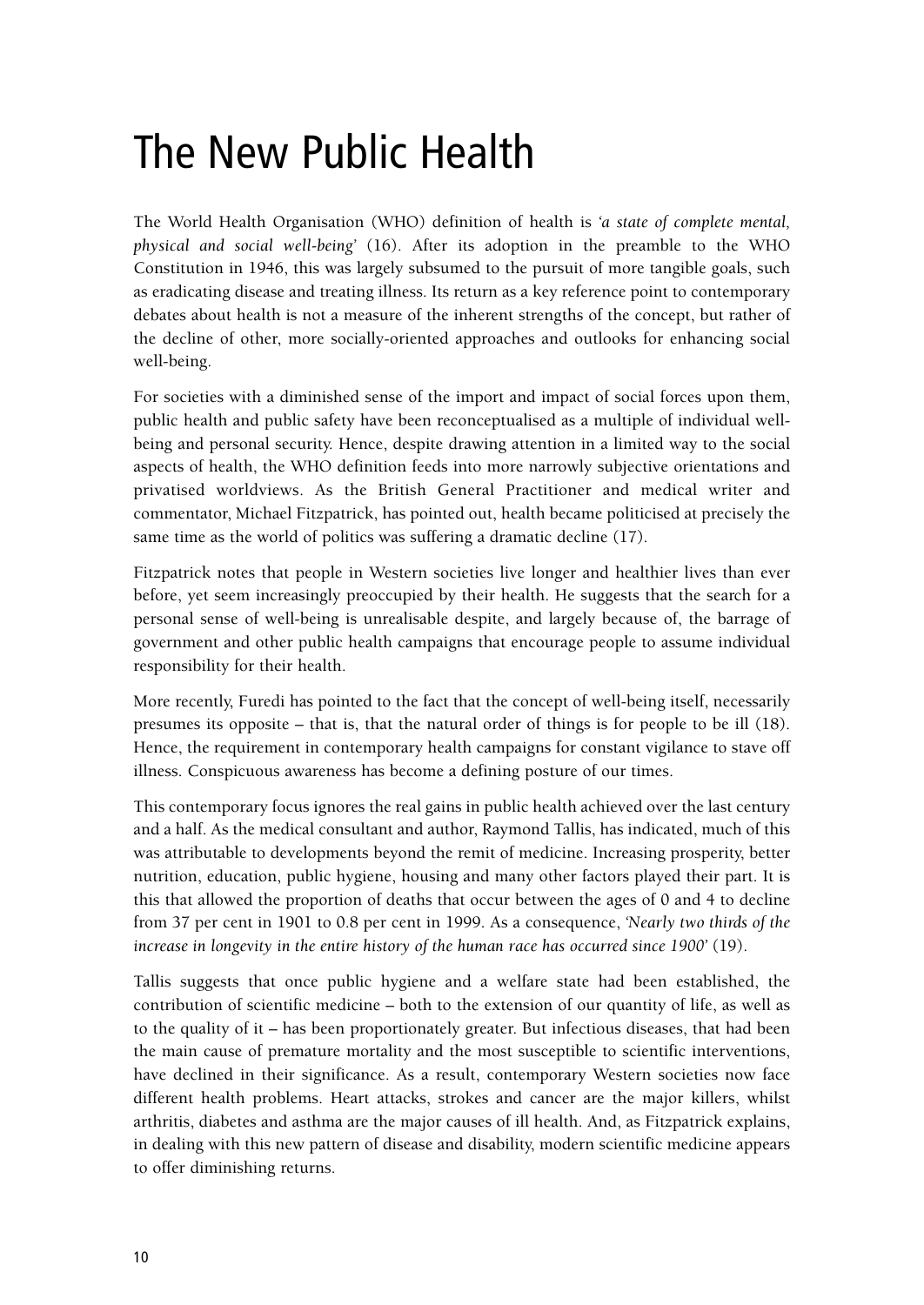Nevertheless, *'in real terms the health of even the poorest sections of society is better than at any time in history: indeed the health of the poorest today is comparable with that of the richest only twenty years ago'*. Hence, Fitzpatrick suggests that recent trends to denounce scientific medicine as a form of paternalistic authoritarianism, fall wide of the mark. Seven in ten children with cancer are now cured, compared with fewer than three in ten in the mid-1960s, mainly due to the development of new drugs. As American sociologist, Paul Starr, noted in a Pulitzer prize winning contribution, *'Just as medicine used to be uncritically given credit for gains in health that had other causes, so medicine was now disparaged without prudent regard for its benefits'* (20).

At the same time however, pseudo-scientific and blatantly unscientific approaches for dealing with the feeling of illness – as if this were the same as a disease – have been extended into those areas of our lives that actually require social solutions. Fitzpatrick is particularly critical of the rise of CAM (complementary and alternative medicine) in this regards. Coinciding with the wider loss of faith in science these alternatives may make sense to individual patients who find conventional medicine ineffective and conventional practitioners unsympathetic – but for doctors to collaborate with such practices suggests a denial of expertise that reflects a far broader loss of nerve within the profession itself, and *'a capitulation to irrationalism'*.

Medical intervention today has also increasingly spread into areas that would once have been considered to be *lifestyle* issues, such as eating and drinking, as well as into the once private realm of sexual habits and perceptions of abuse. That this should be so, begs examination. As indicated earlier, in exploring the growth to contemporary prominence of the concept of risk, we should be alert to many initiatives being driven more by social context and political considerations, than by scientific content.

Aside from the indisputably clear and robust evidence linking smoking to lung cancer, few – if any – of the many health concerns raised recently – including that of secondary inhalation of tobacco fumes – present anywhere near so transparent a picture. Despite a multitude of examples and volumes of advice, epidemiology fails to support most pronouncements about health, for the simple reason that the data suggesting causal linkages, rather than mere association or correlation, remains disputed at the highest level and ultimately unpersuasive.

In the 1960s Austin Bradford Hill and Richard Doll, whose pioneering work categorically demonstrated the dangers of tobacco, proposed a series of criteria which would allow epidemiologists to judge whether an association was likely to be causal (21). The association should be strong, graded, independent of confounding variables (such as class, gender, race and occupation), it should be consistent – having been observed in different types of study and with different populations – reversible and plausible. Smoking met all of these – but few associations between illness and disease today and their supposed risk factors meet any.

That people have gone along with a number of such health campaigns – from covering-up in the sun, to not smoking in pubs and monitoring the calories and units of alcohol they consume – hence appearing to support the requisite lifestyle changes, rather than denouncing or opposing them, may well be a symptom of their passive sublimation, rather than the healthy, active and engaged endorsement that is usually presumed by government and activists.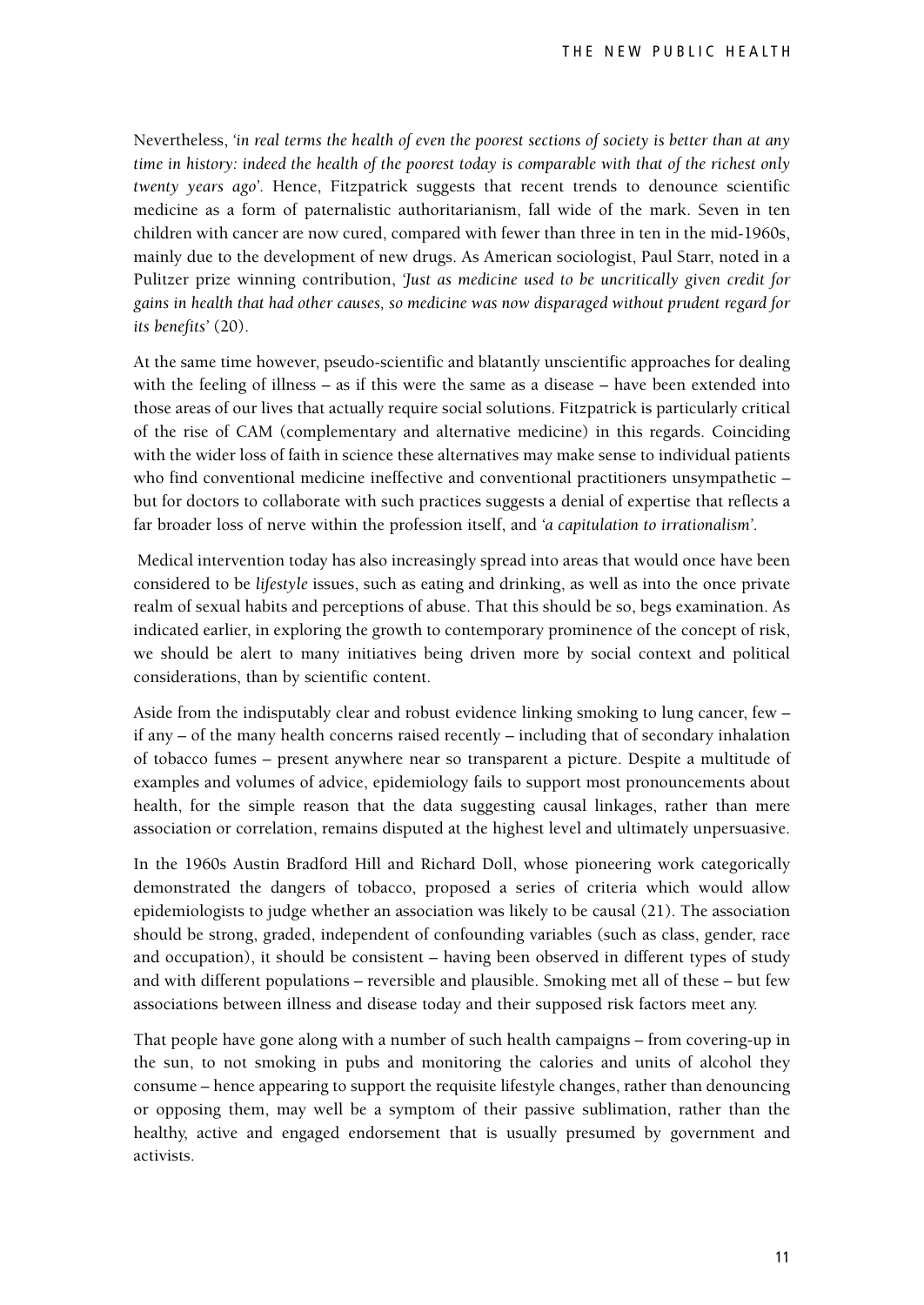It seems likely that much of what passes as public health concerns and research today is – consciously or not – part of the broader agenda of issues serving to reconnect an isolated elite with the public by addressing their assumed insecurities. Unable to show conclusive evidence for a link between particular problems and their presumed causes, governments have fallen back on advocating preventative strategies of restraint in relation to purported risk factors for which the available evidence falls far short of demonstrating a causative role.

In this, the parallels with our distorted and exaggerated sense of threat pertaining to matters of security in the world, subsequent to the terrorist attacks of the 11th of September 2001, are quite striking. I have noted elsewhere the parallels between the so-called principle of precaution in relation to environmental matters and the principle of pre-emption in relation to international security (22). To these we can now add the principle of prevention in relation to health.

As isolated individuals, we are constantly encouraged to consider the worst that might happen, and to act as if this were true. This explains to some extent the attention now paid to basic public health problems in the developing world. But, rather than advocating development or targeted intervention, as would have been the case in the past, in order to ensure the provision of clean water, and the eradication of Malaria and Aids, the focus – distorted through contemporary Western sensitivities and insecurities – is on containment and prevention, as perceived through the narrow prism of our collective personal security.

Prevention is, of course, better than cure – but only when it can be shown that the probability of what one seeks to prevent is rather high, and the effectiveness of any proposed cure can be guaranteed. Otherwise, prevention readily becomes a mantra and a problem in itself. Prevention is of necessity, required to be general in application and long-lasting – cure can be both specific and discrete. Nor does providing a cure require a moral judgement on anybody's part. On the other hand, if your primary focus is on prevention, then it is morally wrong not to take what are presumed to be the appropriate corrective measures.

In many, if not most, public health debates encountered today, both domestically and abroad, few, if any, of these essential mitigating circumstances relating to prevention are met. Yet, the presumption that they are, and the moralising actions that ensue, dominate. Despite widespread misgivings and concerns among leading scientific and medical professionals in relation to various cancer screening programmes, for instance, both government advice and non-governmental campaigns continue to prioritise awareness and screening over the development of more effective treatments and cures.

The overall result of these interventions is to promote a new form of dependency, or *helpseeking* behaviour by the public, from appropriately informed experts and professionals. This may be packaged in the language of *choice*, but the clear message is that people are expected to make the *right choice*, otherwise they may require a more prolonged period of *support*. This outlook reflects the broader cultural changes identified earlier. And these developments have been bought-into by medical professionals, health officials, regulators and politicians alike, as well as by the general public.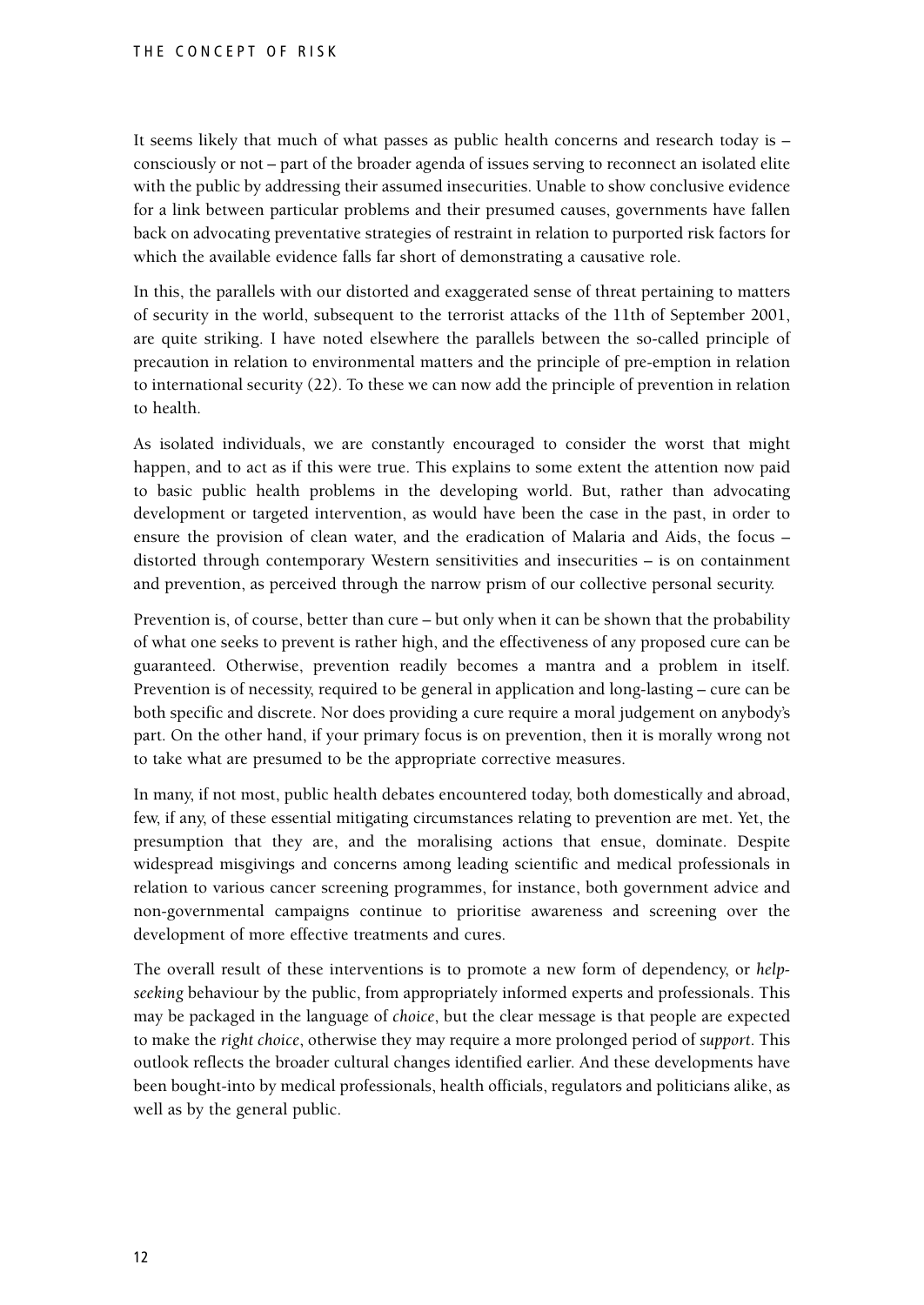# The Medicalisation of Society

How did this state of affairs come about unchecked? After all, as early as the 1970s a number of radical critiques of *medicalisation* had emerged (23). Developed in the United States, these all shared an understanding of the importance of individual autonomy. Their strength lay in their insight into the potential loss of freedom that accompanied the process of medicalisation. Their weaknesses lay in their inability to connect this to broader social trends.

Those who developed these ideas, like feminists and the radical, Ivan Illich, encouraged cynicism in science and its achievements and attributed too central a role to medicine and medical professionals in the overall process (24).

The British medical sociologist David Clark has noted that *'at the time when Illich was writing, the mid-1970s, a much more unitary and optimistic view of medicine was in evidence than exists today'*. By contrast, *'the modern medical system is pervaded with doubt, scepticism and a mistrust of expert claims'* (25). Others too, have identified a growing equivocation on the part of the medical profession regarding their own expertise and deference towards their patients, as by far a bigger problem than an assumed *'club culture'* (26). Yet, the caricature of the arrogant, distant and unsympathetic consultant persists.

In fact, recent studies about particular new illnesses indicate that doctors are not central to these developments. In other words, as US academic Peter Conrad suggests, medicalisation is a *'sociocultural process that may or may not involve the medical profession'* (27). The American military sociologist Wilbur Scott has emphasised the role of anti-war campaigners in the *'invention'* of PTSD (post-traumatic stress disorder), for instance (28), and in a similar vein, Conrad and Deborah Potter have noted how it is adults with so-called ADHD (attention deficit hyperactivity disorder) who diagnose themselves (29).

PTSD is foremost amongst the ever-expanding list of syndromes and sensitivities that people have become conscious of today. Its origins relate to the experience of US veterans after Vietnam. These suffered not so much from defeat in south-east Asia, as from rejection upon their return home (30). Shunned as pariahs and branded psychopaths, the PTSD label offered moral exculpation and access to compensation. But whereas older conditions such as *shell shock* and *battle fatigue* had been held to be specific, relating to a soldier's background and psyche, the new diagnosis was applied more generally, assumed to derive from the fundamentally traumatising experience of war.

Originally framed as applying only to extreme events, PTSD spread rapidly to encompass relatively common happenings such as accidents, muggings, verbal or sexual harassment, and even workplace disputes. It finally entered the official *Diagnostic and Statistical Manual of Mental Disorders* (DSM) in 1980.

In 1952 the DSM only recognised 60 categories of abnormal behaviour, by 1994 this had expanded to 384 (plus 28 *'floating'* diagnoses). Furthermore, it is now increasingly suggested that many, if not most, people in society suffer from mild forms of familiar conditions such as depression and anxiety, obsessional compulsive disorder and autism. Aid agencies also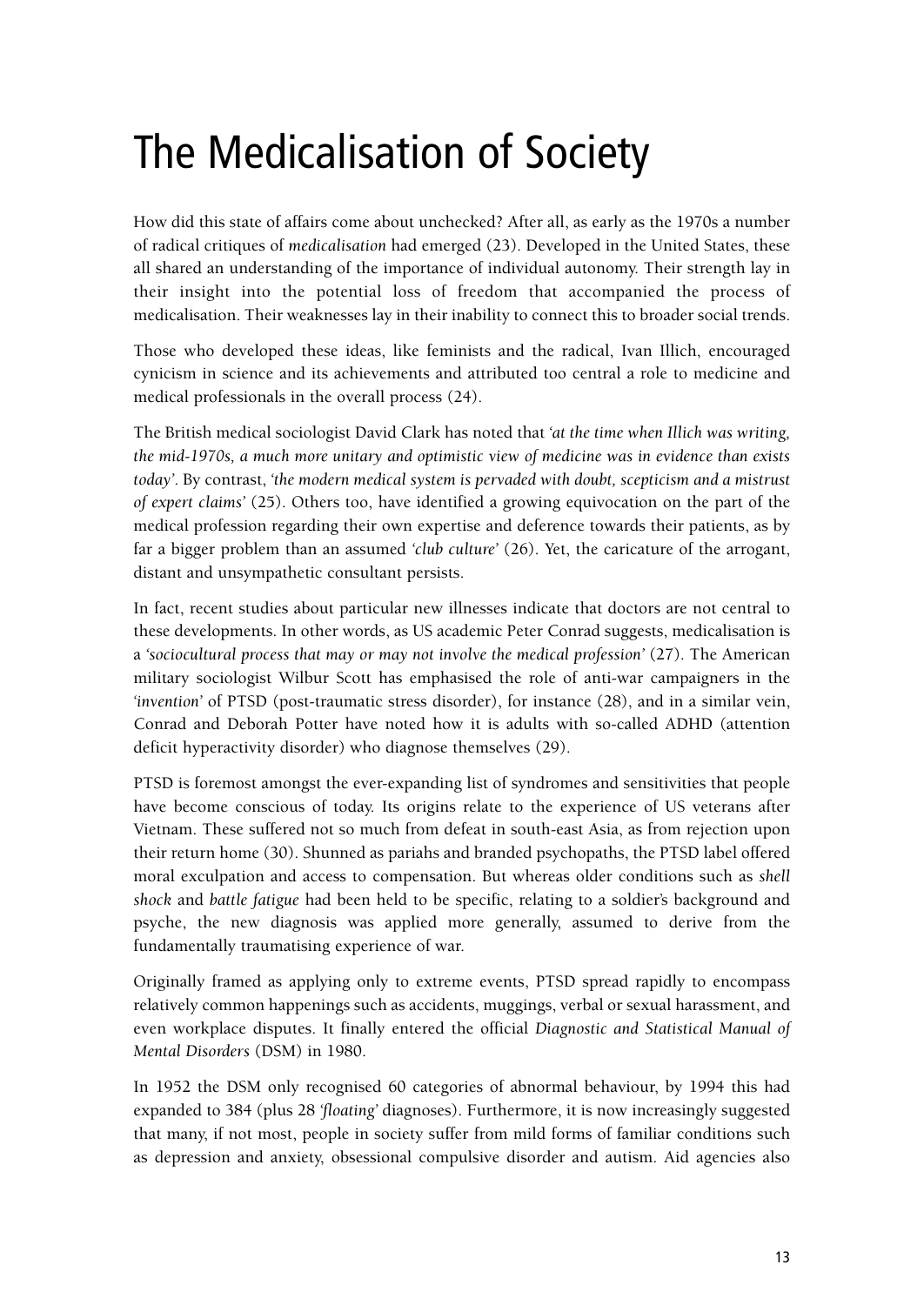commonly consider entire populations to suffer from PTSD in advance of any detailed analysis (31).

Ironically, most veterans diagnosed with PTSD have had no combat experience, pointing to a self-justifying reconstruction of current problems through a narrative of past trauma. Research also suggests that PTSD is more serious and more common among international relief and development personnel, than for the locals they seek to support (32). These facts indicate the category to be culturally constructed and its causes amplified through our particular Western obsession with risk and stress, often in pursuit of remediation or recognition.

It is not just medical categories that are social products. Concepts of the *person*, or what is *normal* or *acceptable* behaviour in different circumstances are unique to particular cultures at particular times too. Hence, many more people present symptoms of stress and depression to their doctors today than a generation ago (33). This has been due both to a widening of the definition of such disorders, as well as the substitution of values such as resilience and composure by vulnerability and disclosure. The trend to medicalise or psychologise problems reflects the more fragile individualism of our times.

It is important to understand that medicalisation is not foisted from above onto unwilling putative patients. Rather, the demand for diagnosis is often generated from below. Indeed, there has been very little criticism raised from either the public or experts alike as to the growing notion that a significant percentage of the population experiences or exhibits mental and physical health problems that have not been diagnosed and are insufficiently recognised.

The demand for recognition has become one of the dominant themes of our times. Active campaigns exist to raise awareness of and recognise specific new illnesses, including PTSD, PND (post-natal depression) – including amongst men – ME (myalgic encephalomyelitis or chronic fatigue syndrome), MCS (multiple chemical sensitivity), IBS (irritable bowel syndrome) and RSI (repetitive strain injury).

It would appear that what is now emerging in society is a form of human subjectivity that positively embraces the sick-role. Indeed, the NHS (National Health Service), branded a *'National Sickness Service'* by the recent report into health by the former head of NatWest bank Derek Wanless (34), has gradually moved away from emphasising cure towards offering recognition to those who suffer, thereby facilitating the notion of sickness as an identity that merits recognition, rather than a problem that needs a solution.

It was the American sociologist Talcott Parsons who, in the 1950s, first theorised the concept of the sick-role as being, not just a biological state but a social state too (35). As such, his innovative analysis proposed that individuals held two rights and two obligations. Their rights were that they should be allowed exemption from the performance of their normal social obligations, as well as being excused from responsibility for their own state. Hence, a sick person could not simply be expected to pull themselves together and get well by an act of will.

On the other hand, once exempted from their responsibilities, sick people also needed to be taken care of. This constituted their obligations. Firstly, that they should be motivated to get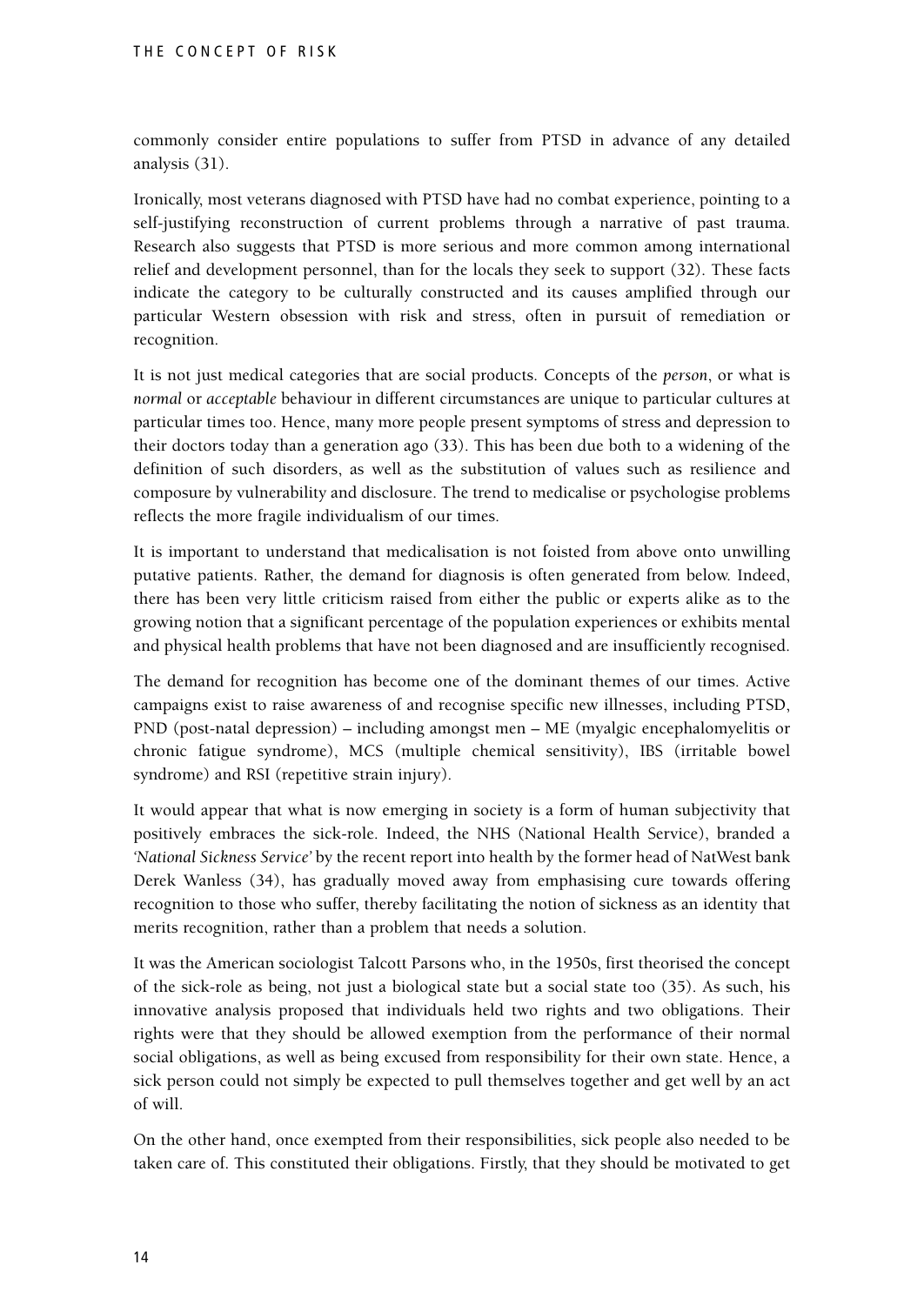well as quickly as possible, and secondly that they should seek technically competent help and co-operate with medical experts. This would usually imply establishing a relationship with a physician. In this sense doctors played a complementary role to that of the sick person.

For Parsons, the primary function of these relationships was to control the disruptive effects of illness in society. This was achieved through the obligations of the patient to co-operate with the medical task, thereby preventing the development of a deviant subculture. In this sense, the social system ensured passage from illness to wellness.

But these rights and obligations could only be fulfilled in a society where there were shared assumptions about social order and the desirability of individuals returning to their ascribed social roles. In other words the sick role was predicated on the assumption that everybody understood that they should get well and indeed, would want to get well. People needed to know what their normal social roles were and understand the desirability of fulfilling these.

Today, these shared assumptions have broken down. The steady decline of shared meanings and values has led many to live in a state which Parsons would have identified as deviance. People no longer necessarily undergo the process of getting well. What takes place instead is the generation of an illness identity, which is recognised through contemporary public health sensibilities thereby providing legitimacy to a new, incapacitated role.

This has allowed the sick role to become semi-permanent, resulting in a reciprocal suspension of responsibilities. People in this position cannot be expected – and do not expect – to perform their normal social roles. Soldiers who can't fight, students who can't sit exams and people who can't work, have increasingly become a feature of our times. These new identities are encouraged through the diminishing of social expectations in the individual, the recognition of sickness as an unavoidable identity, and the promotion of help-seeking.

It is this that Furedi refers to as *Therapy Culture* (36). And as the therapeutic ethos and its concomitant relationships extend into more and more areas of life, so similar problems become reproduced elsewhere. Now, parents, partners and colleagues are no longer expected to be able to perform their social role either.

This social construction of illness, under the guise of the new public health may be costly, but it is a small price to pay for governments that seek to reconnect with the people. People who are self-consciously ill are far less threatening and far easier to manage than those with the social-consciousness to be active and demand more.

Hence, in 2002, the number of days lost from work through stress reached 33 million, passing for the first time the number of days lost through strikes in the UK in 1979, the year that included the *winter of discontent*. But, this stultification of the conscious, subjective and active element in society raises different problems in relation to promoting national resilience in the face of a presumed global war on terrorism. It also lends itself to the exaggeration of the threat posed by presumed public health problems elsewhere, and hence to the promotion of a counter-productive and prescriptive security framework for understanding international health issues.

Security fears, public health campaigns and contemporary preoccupations with illness have also encouraged people back into a relationship – directly or indirectly – with the state. In its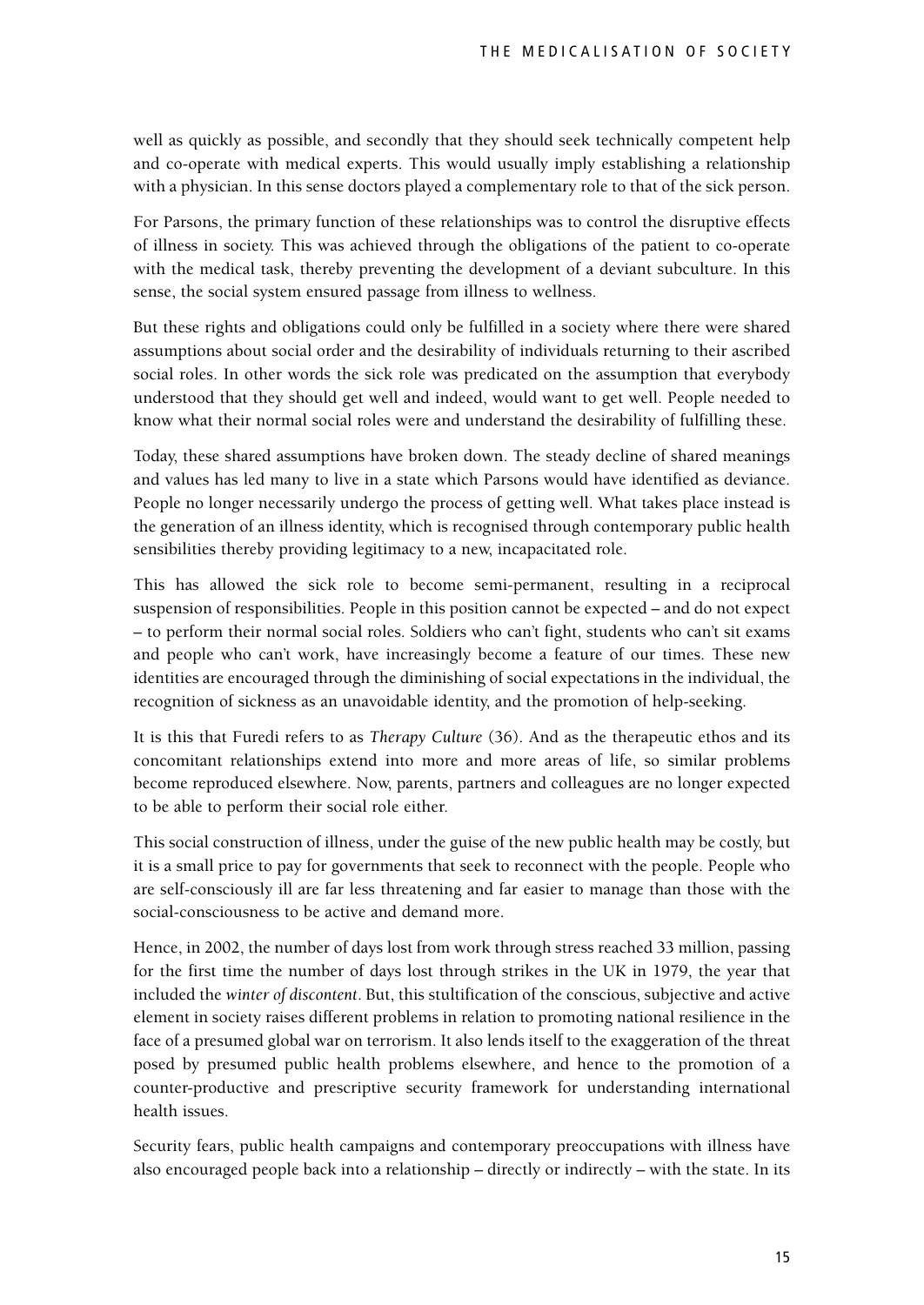turn, systematic government interference in healthcare has eroded the boundary between politics and medicine. This has been a long and gradual process.

In the mid-1970s, it was a Labour government that first took up the cause of prevention. The then health minister David Owen, as a former hospital doctor, would have been familiar with the radical critique of conventional medicine. But the White Paper *Prevention and Health: Everybody's Business* was felt by many to be too hectoring in tone (37). The strategy made little impact as Owen was an unpopular minister in an unpopular government that was brought down in the wave of militant trade unionism that culminated in the *winter of discontent*.

In the USA, where government concerns with escalating health care costs were greater and trade unionism weaker, the doctrine of individual responsibility won greater approval, connecting with a growing interest in self-help and consumerism. In a paper anticipating subsequent trends, American sociologist Irving Zola identified medicine as *'becoming a major institution of social control'* (38). This was not that evident at the time, due to the more independent and confident form of individualism that still pertained.

Despite launching what was claimed to be the biggest health campaign in history – in relation to AIDS – it was not until 1992 with the *Health of the Nation* White Paper, that the Conservative administration launched a comprehensive health promotion programme (39). In tune with the times, this identified ten *risk factor* targets to tackle matters such as smoking, diet, teenage pregnancy and blood pressure. Politicians had also learnt by then, that if a policy directed at changing individual behaviour was going to make an impact on the public, then it was necessary to foster intermediary institutions between the state and the people.

The number of such intermediaries has been expanded significantly since the 1997 election victory of New Labour. The government appointed Tessa Jowell as the first minister of public health and made the promotion of *healthy living* a central theme of policy – not just for the Department of Health, but across other ministries.

The confusing multitude of supposedly independent groups within the sector has allowed ministers to deflect accusations of running a *nanny* state, despite many of these being funded by government, promoting government agendas, or proposing state action as a solution to particular perceived risks and problems.

The greater impact of official health promotion campaigns over recent years reflects the enhanced sense of individual isolation and vulnerability that now pertains. This has been augmented by the many former activists who retreated from public activity to pursue political objectives through their professional work, often in education and health. Far from undermining the system, since abandoning their once radical goals, they have rather strengthened it with an infusion of more culturally attuned energies.

Through the re-definition of poverty as social exclusion and the promotion of social inclusion to make people feel good about themselves, health promotion has now become redefined as a means for redressing inequality rather than the other way round. As a result, general practitioners, midwives and other professionals who have *'a relationship with people that reaches deep into their personal, private space'*, have increasingly been enlisted to take on more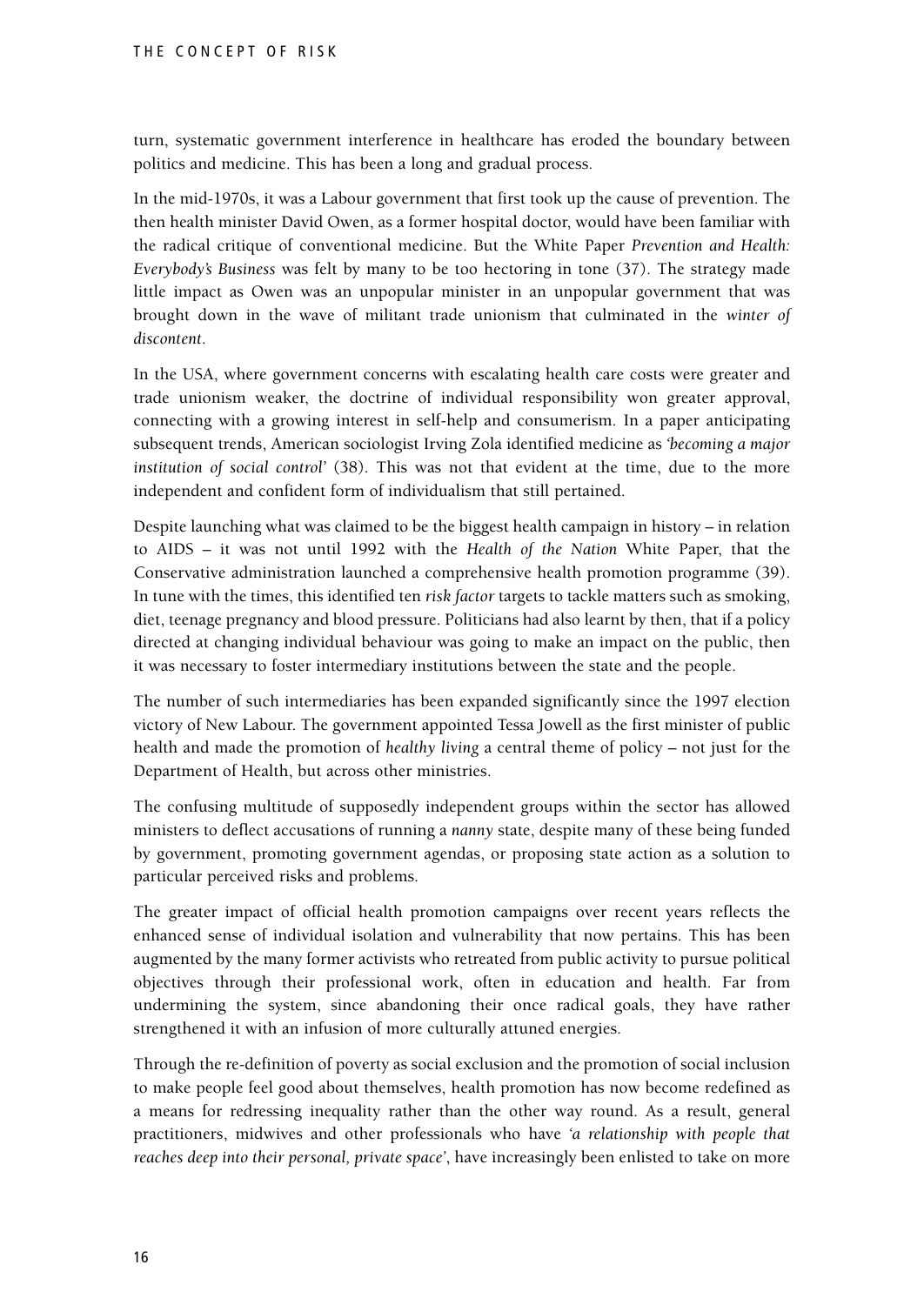socially oriented goals beyond merely treating their patients. They are encouraged to take a more active interest in their patient's lives to the probable detriment of both the patient and their professional relationships as instead of serving patients' needs, they now serve the demands of government policy.

Fitzpatrick concludes, *'It is rather ironic that, after seeking to take over the management of the social as well as the medical problems of the neighbourhood, many GPs complain of high levels of stress (not to mention a growing inclination among their patients to assault them).'* The solution, he proposes, lies in restoring the centrality of treatment over prevention, as well as reminding those doctors concerned about restoring public trust, that this was first established through a commitment to medical science and the determined defence of it, along with their autonomy, against anti-scientific prejudices and political intereference.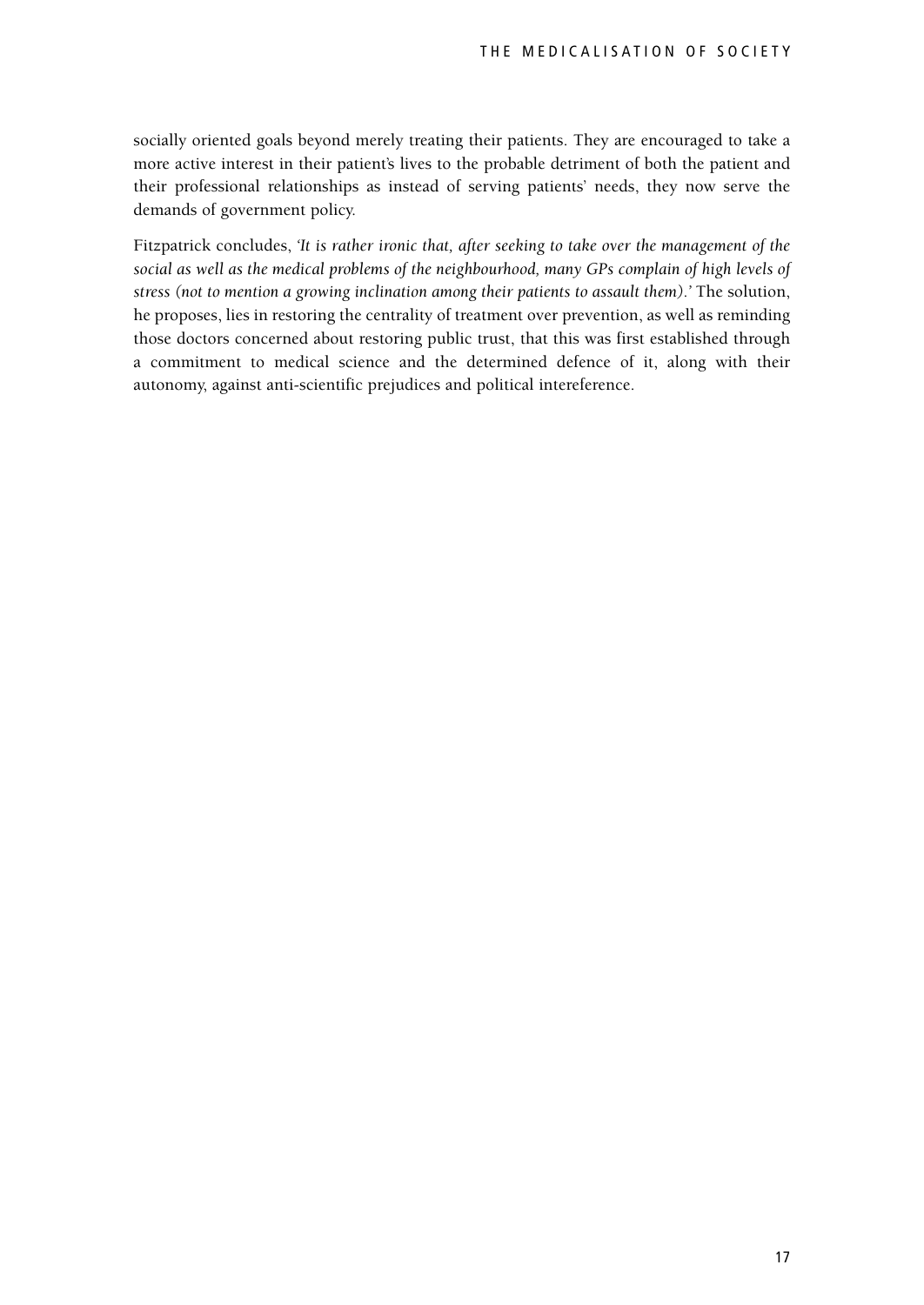#### The New Security Fears

Since the 11th of September 2001 there has been much focus placed upon the need to enhance social resilience, understood as society's ability to recover or withstand adverse conditions or disruptive challenges. Politicians, emergency planners and others talk incessantly of the need to *build, engender, improve* or *enhance* resilience in society (40). Unfortunately, much of this debate is framed in the fashionable, but limiting, language of risk management.

Senior officials regularly point to the central role they attribute to risk reduction. This, in keeping with the times, is understood in narrowly technical terms, as consisting in the main of horizon scanning, investment in equipment, training, business continuity planning, new legislation and the like.

But this reveals the absence of any broader purpose and direction in society at large. After all, risk reduction is a means, not an end. In the past, society was not so much focused on reducing risk as upon enhancing capabilities towards some wider goal. Risk-reduction was a by-product of such activities.

Presumably, people are prepared to risk their lives fighting fires or fighting a war, not so that their children can, in their turn, grow up to fight fires and fight wars, but because they believe that there is something more to life worth fighting for. It is the catastrophic absence of any discussion as to what that something more might be, that actually leaves us fundamentally unarmed in the face of adversity today. In that regards, risk management is both insufficient as an approach, as well as being unambitious.

Combined with the contemporary cultural proclivity to speculate wildly as to the likelihood of adverse events and the demand for high-profile – though not necessarily effective – responses and capabilities based on worst-case scenarios, we may end up distracting our attention in a way not warranted by a more scientific assessment and prioritisation of the various risks that we face as a society.

The incessant debate as to the possibility and consequences of an attack using chemical, biological, radiological and even nuclear weapons, is a case in point. Whilst it is widely accepted that the probability of a chemical, biological, radiological and even nuclear terrorist attack is low, it is assumed that this can not be ruled out. It is often suggested that although groups such as Al Qa'ida may have relatively poor capabilities in such techniques, their intention to develop these is nevertheless clear, and if they did, the consequences might be devastating.

Like the new public health this, in essence, captures the logic of our times; *'Never mind the evidence, just focus on the possibility'*. It is a logic that allows entirely vacuous statements such as that of an official after the supposed discovery of the chemical agent ricin at a flat in North London, who was reported as saying; *'There is a very serious threat out there still that chemicals that have not been found may be used by people who have not yet been identified'* (41).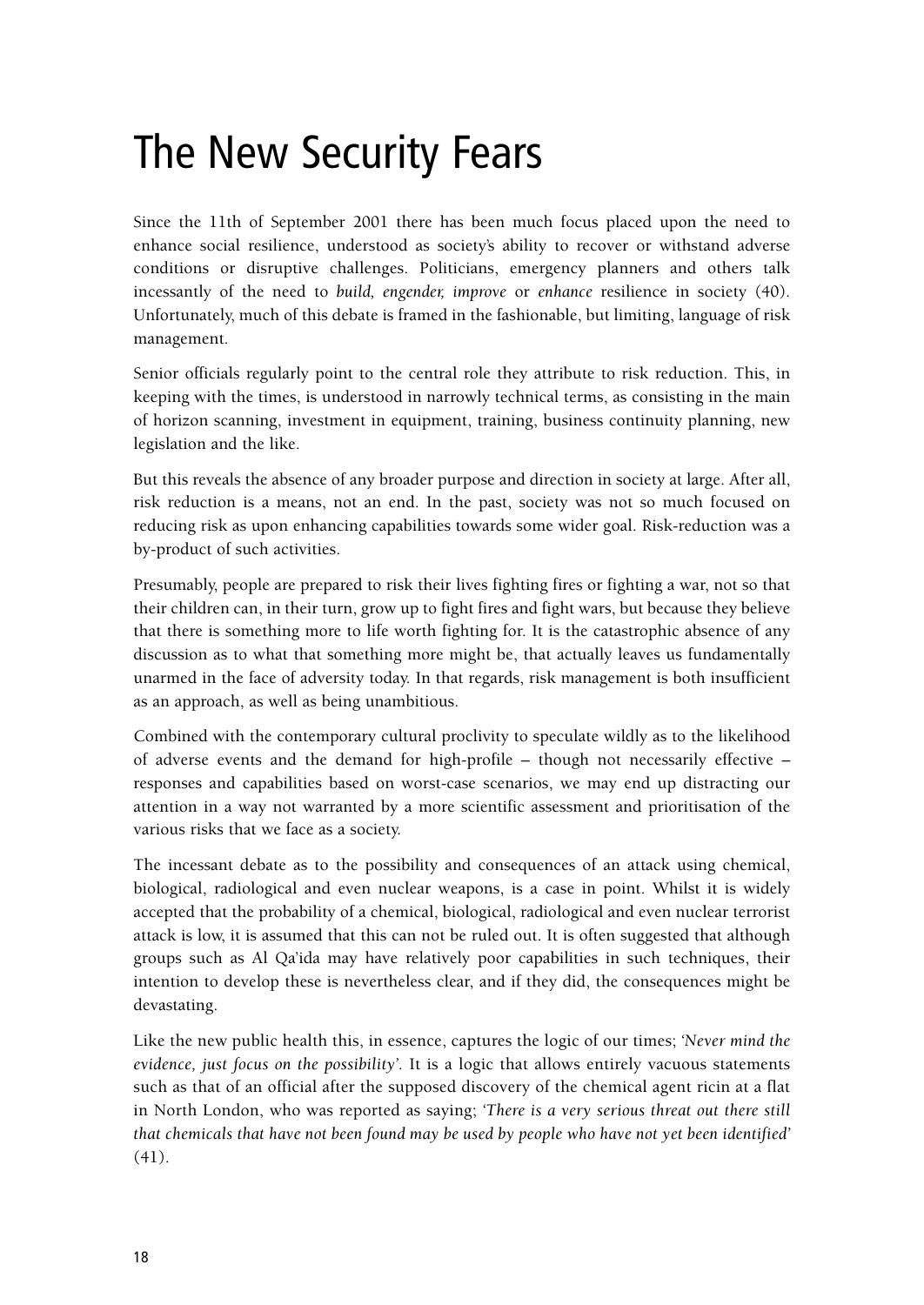But undiscovered threats from unidentified quarters have allowed an all-too-real reorganisation of everyday life. The US government has provided \$3 billion to enhance bioterrorism preparedness. Developed nations across the globe have felt obliged to stockpile smallpox vaccines following a process, akin to knocking over a line of dominoes, whereby one speculative *'What if?'* type question, regarding the possibility of terrorists acquiring the virus, led to others regarding their ability to deploy it, and so on.

Health advisories to help GPs spot the early signs of tularemia and viral haemorrahagic fever have cascaded through the UK's urgent alert system. And homes across the land have received the government's considered message for such incidents; *'Go in, stay in, tune in'* (42).

Like all social fears, there is a rational kernel behind these concerns. But this is distorted by our contemporary cultural proclivity to assume the worst. It is the fear of bioterrorism that is truly contagious, and it is a fear that distracts us from more plausible sources of danger, diverting social resources accordingly, and exposing us all to greater risk. It is also a fear that has bred a cynical industry of security advisors and consultants, out to make a fast buck by exploiting public concerns, and thereby driving those concerns still further.

For instance, rather than view the recent outbreak of SARS (severe acute respiratory syndrome) in south-east Asia as being a fairly limited, familiar and essentially predictable condition – in view of the close proximity between people and fowl in that part of the world – an army of health and security advisors sought to use it as an example of just the sort of threat they had been predicting.

The episode confirmed their own prejudices – either warning of a possible apocalypse to come, or serving as evidence of the need for, or efficiency of, the new health alert mechanisms they had helped put in place as a consequence of the fear of, and focus on, bioterrorism. In fact, it was their own reactions, amplified through the prism of societies inflated sense of risk, which lead them to inflict quite considerable, yet entirely unnecessary, damage to several regional economies and airlines.

There is a long history of bioterrorism incidents (43). At best, these are tactical devices with limited consequence, but not strategic weapons. The advent of biotechnology and the more recent, if overstated, possibility of genetically engineering agents to target biological systems at a molecular level is now held to pose a new challenge (44).

But few commentators point to the difficulties in developing, producing and deploying biological agents, as evidenced by the failures of the Japanese cult, Aum Shinrikyo, in this regards only a decade ago. It was this that led them to settle for the rather more limited impact produced by the chemical agent sarin, despite their resources and scientific capabilities. The Tokyo subway attack that ensued had rather more impact upon our fevered imagination than in reality.

As with the anthrax attacks, that targeted politicians and the media in the US in 2001, this incident suggests that bioterrorism is more likely to originate amongst malcontents at home, due to greater access and capabilities in developing such weapons there. Advanced economies are also better placed to deal with the consequences of bioterrorism, a fact that significantly undermines their purpose, especially to outsiders. Nevertheless, suicidal foreign malefactors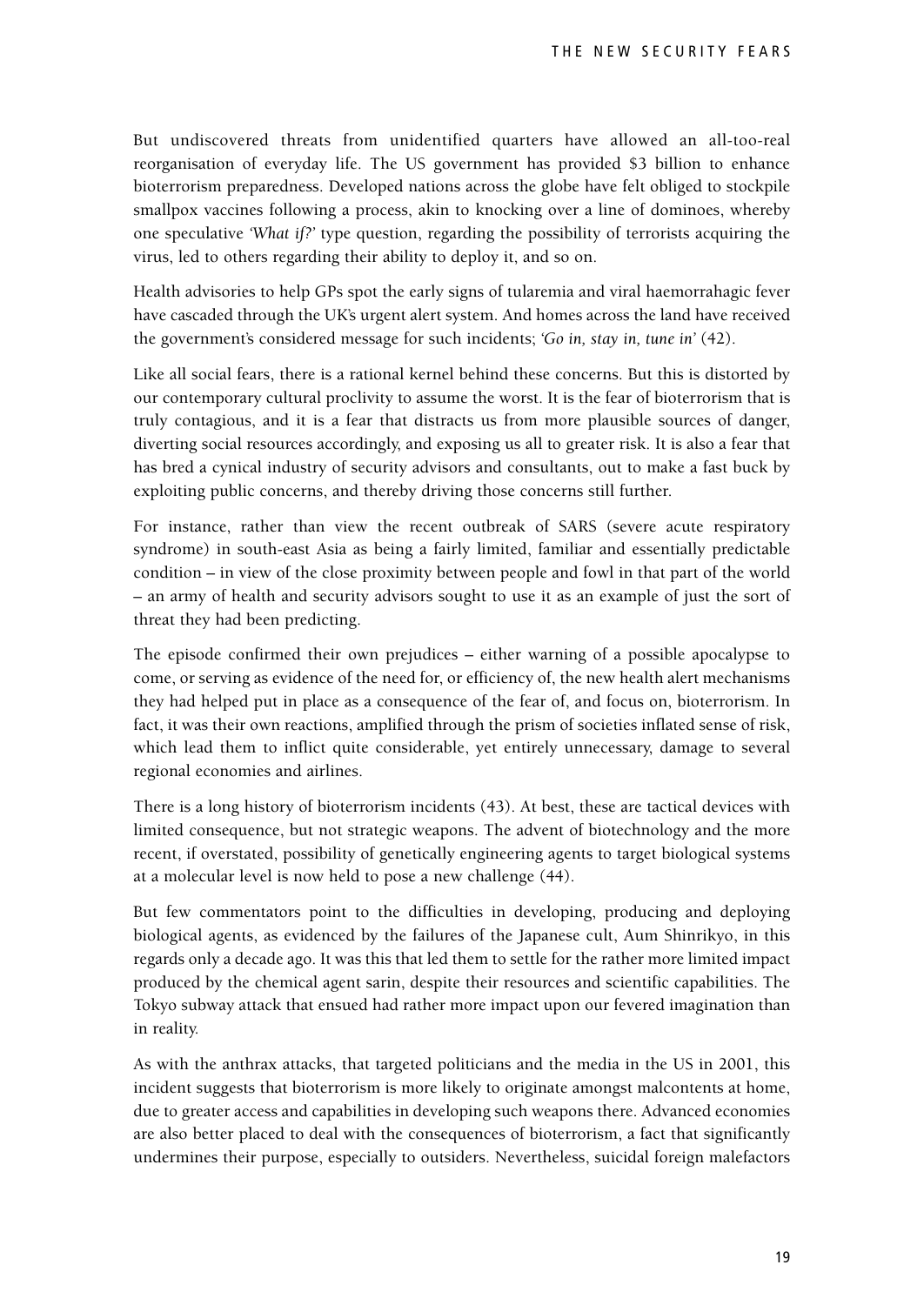bent on undermining western democracies continue to be presented as the greater threat.

Recognising the extremely low probability and limited consequences of such incidents, some experts point to the longer-term psychological impacts as being the more important (45).

There is an element of truth to this. Psychological casualties are a real phenomenon. In certain emergencies these can rapidly overwhelm existing healthcare resources and thereby undermine the treatment of those more directly affected. But they can also become a selffulfilling prophecy. And by increasingly framing social problems through the prism of individual emotions, people are encouraged to feel powerless and ill.

The arrival of television cameras or emergency workers wearing decontamination suits act as powerful confirming triggers for the spread of mass psychogenic illness (46). So too can psychosocial interventions, such as debriefing subsequent to an incident (47). These can undermine constructive, pro-social and rational responses, including the expression of strong emotions such as anger (48). Hence, despite good intentions, psychiatrists can become complicit in shaping social ills. This is because few are prepared to question the dominant cultural script emphasising social and individual vulnerability, and the need for professional intervention and support.

Rather than critically questioning the framing of the debate, many now simply accept the possibility of chemical, biological, radiological and nuclear terrorism as a given (49). There is little understanding of how our exaggerated sense of risk is both historically contingent, predating 2001 quite significantly, and culturally determining, giving shape to and driving much of the agenda.

The medical historian and epidemiologist, Nicholas King, has noted that *'experts were using the threat of novel diseases'* as a rationale for change long before any recent incident, and that contemporary responses draw on *'a repertoire of metaphors, images and values'* (50). He suggests that *'American concerns about global social change are refracted through the lens of infectious disease'*. This coincides with the view of others who see bioterrorism as providing a powerful metaphor for elite fears of social corrosion from within (51).

Despite incidents since 2001 pointing to the preferred use of car bombs, high explosives and poorly deployed surface-to-air missiles, the authorities have, through their pronouncements, encouraged the media to hype weapons of mass destruction. This is despite any terrorist's capabilities being rather limited compared to our own and the consequences being more likely to devastate them than us. We have stockpiled smallpox vaccines, but notably, have run out of influenza jabs. And, in the extremely unlikely eventuality of an incident occurring, we assume that the public will panic and be unable to cope without long-term therapeutic counselling.

In an age readily gripped by morbid fantasies and poisonous nightmares, few surpass the pathological projection of our own isolation much better than the fear of bioterrorism. All of this rather begs the question as to who is corrupting civilisation the most. The fantasy bombers or the worst-case speculators?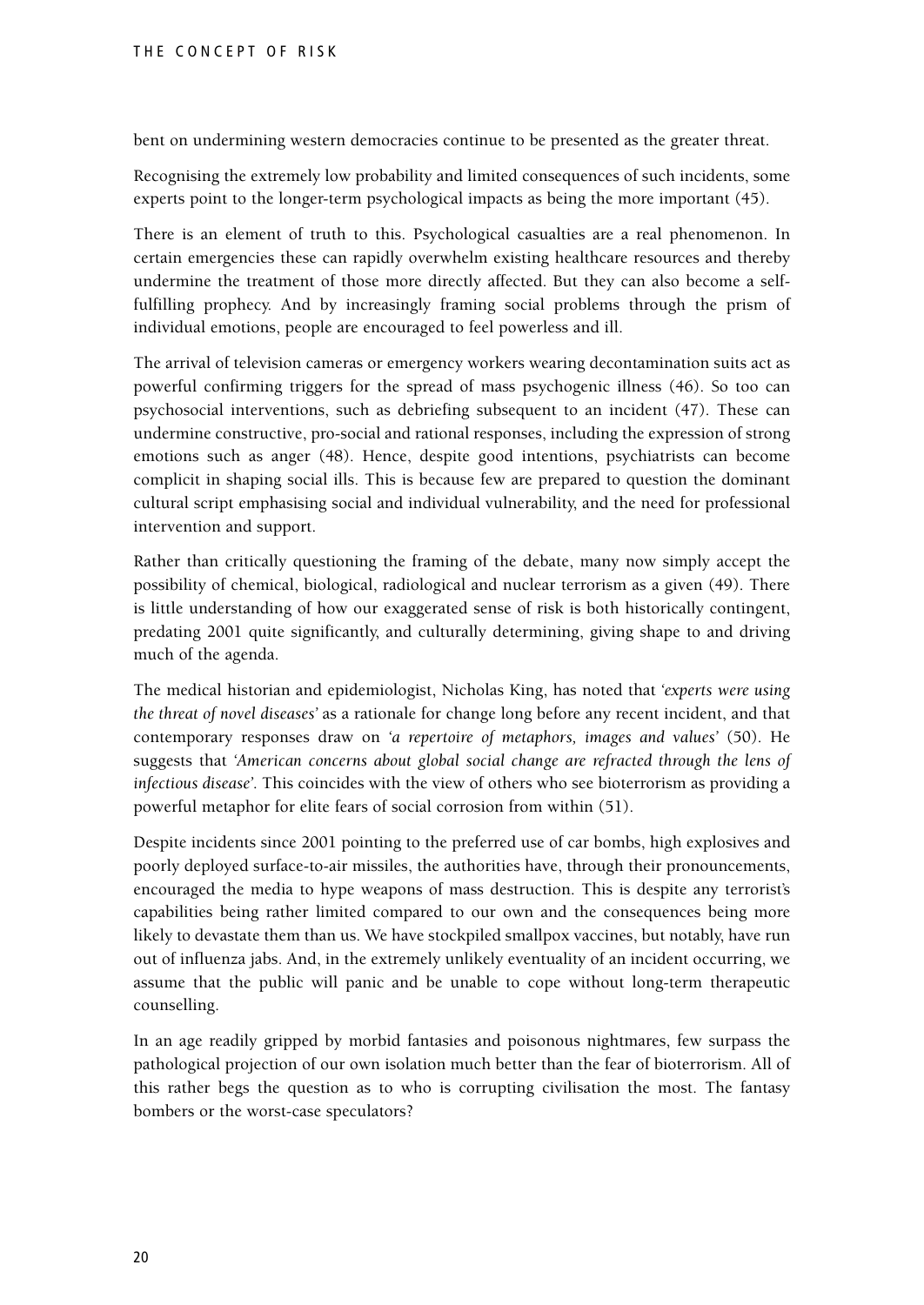# **Conclusions**

A heightened consciousness of risk, both amongst ordinary people, but also the elite of society, has been driven by a broader process of social fragmentation and isolation. In turn, the insecurities this has created have been addressed by various social leaders, keen to restore a sense of purpose and legitimacy for themselves in the post-Cold War world order. These parallel processes have encouraged a significant degree of risk amplification in relation to numerous contemporary issues.

Foremost amongst these are those pertaining to the environment, as well as personal health and security, which have also served as conduits for politicians and others to restore their connections to the public at large. The accompanying loss of any perception as to the possibility, and desirability, of transforming the world through social, rather than individual or technical processes, has further facilitated an exaggerated sense of the importance and consequences of psychological and scientific risks in the world.

Many of these phenomena were clearly in evidence prior to the terrorist events of the 11th of September 2001. The latter however, allowed a broader distortion of contemporary sensitivities to occur by encouraging a fatalistic sense that there are people out there who simply want to destroy everything. This in turn, has fed into our already heightened sense of individual vulnerability and insecurity. Unfortunately, many of the proposals raised to deal with such matters, project our current existential obsessions onto the world stage.

Accordingly, the notion of health promotion, as opposed to treatment and cure, for tackling world poverty is now largely assumed without debate. Also, the assumption that individuals simply need to be provided with information to make the right choices goes unquestioned. What's more, if people are not choosing to lead healthy lives then it becomes possible to condemn them morally for failing to do so. Help-seeking from appropriately qualified experts is now *de rigeur*, as is the notion that a significant fraction of the population – up to twothirds by some accounts – is suffering from some mild form of psychological condition or other illness.

Whereas in the past governments would have hesitated to intrude directly into the private lives of their populations, today such concerns have been overthrown as the distinction between what is public and what is private has increasingly been eroded. What's more, the new processes of medicalisation and psychologisation – which have led to various claims for official recognition by specific groups – is now often promoted more informally through nongovernmental lobbies and patients' associations.

Bizarrely, it would become a problem for governments today if all of their proposed health targets were met. They would thereby lose their means of maintaining a connection with the populace. Of course, with the constant expansion of medical categories, sensitivities, symptoms and syndromes, there is little chance of such a state of affairs coming to pass.

On the other hand, by encouraging a sense of vulnerability, or the notion that to be well is either odd, or something that needs constant vigilance, they have raised new problems in an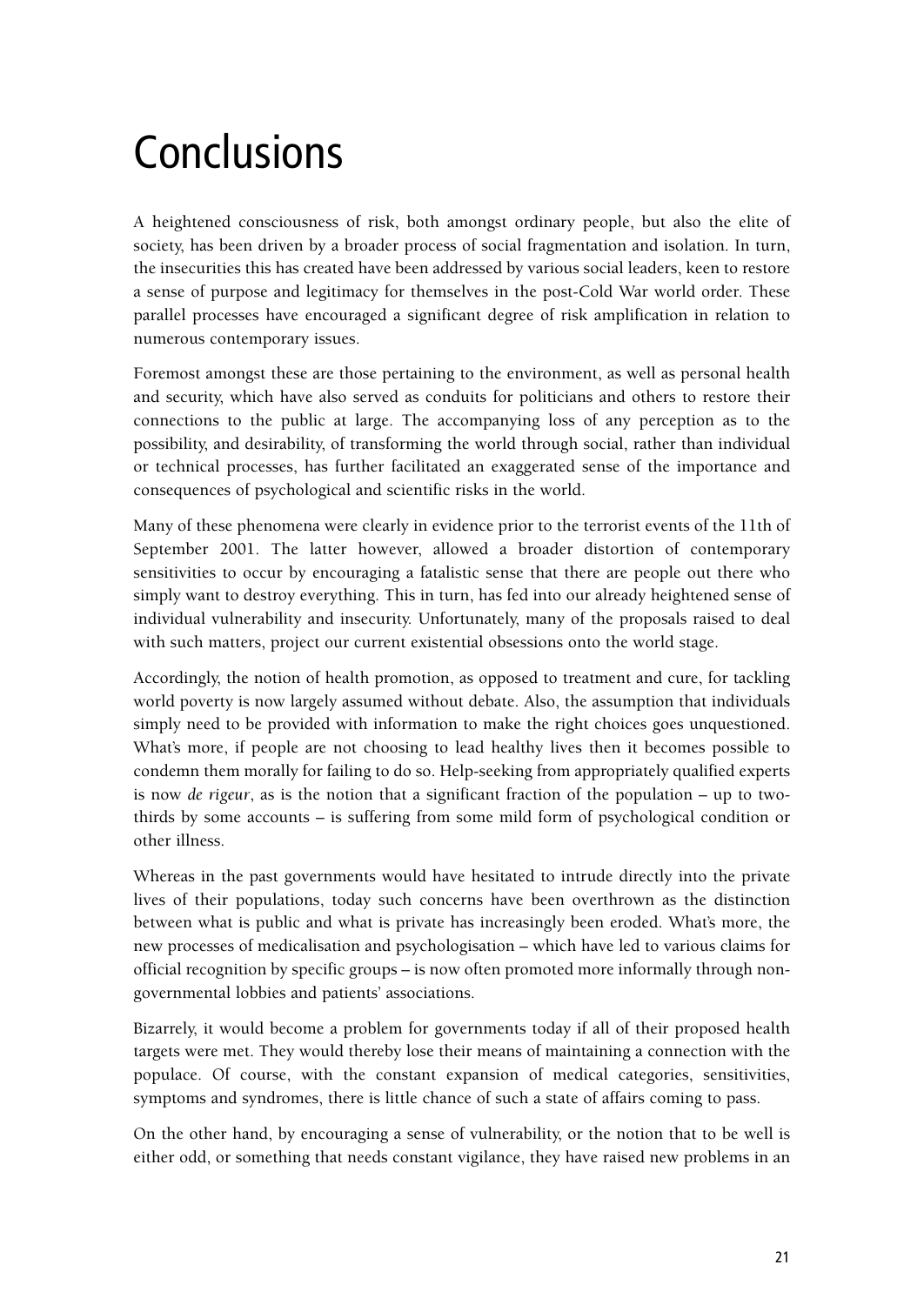age characterised by the equally false and exaggerated perception of the threat posed to society by terrorism.

Social resilience rather requires the need to promote a more confident and assertive form of individualism, contrary to the fragmented, isolated and insecure sense of individuation that now pertains. How governments seek to square this circle in the coming years will be quite interesting.

Sadly, one consequence of contemporary Western obsessions is to constantly project our perception of problems onto others around the world. An optimistic and confident, if arrogant, imperialism has been replaced by a pessimistic, doom-laden environmentalism and public health-ism, that are no less prescriptive in their pronouncements for those upon the receiving end.

But if we are best to serve the people of the developing world, rather than impose our apocalyptic outlook upon them, then it is high-time that we promoted real development and sought to separate once and for all, the concepts of health from the prescriptions of policy.

Global health security targets communities. However, in the absence of real communities in the early years of the twenty-first century, this can only ever mean targeting large numbers of isolated individuals in a manner mediated through a range of *caring* professionals. Hence, it becomes a moralistic imperative to conform, rather than a consciously determined strategy to enhance what is in the best interests of society as a whole.

Public health and public safety often come into conflict with individual health and personal security. One may need to be obtained at the expense of the other. The recent furore in the UK over the individual rights of parents to obtain separate inoculations for measles, mumps and rubella for their children, in the light of speculative concerns raised by one hospital doctor as to the rather remote – and as it proved unfounded – possibility of the MMR triplevaccine being linked to childhood autism, is a prime example.

Public health should never be considered to be a private matter. But the prevalent outlook that promotes individual consumer choice through the new government White Paper *Choosing Health: Making Healthcare Choices Easier* suggests the opposite (52). The consequence in relation to the MMR debacle was that – as vaccination levels descended below the threshold required to guarantee herd immunity – limited outbreaks of previously contained diseases emerged across the UK.

On the other hand, public health needs to rest on a secure scientific footing, if it is not to be replaced by a fanciful wish-list of presumed risk-associations, driven by the burgeoning preventative paradigm of our times.

The latter can only lead to the denigration of science, as well as to the demise in the reputation of those who seek to prioritise their immediate popularity and image over more reasoned but possibly unpalatable insights. Current developments are likely to prove disastrous for both patients and doctors alike. And in their third-world incarnation these simply represent the projection of contemporary Western prejudices and morbid fantasies.

Despite the fact that more people than ever across the globe enjoy better health today, the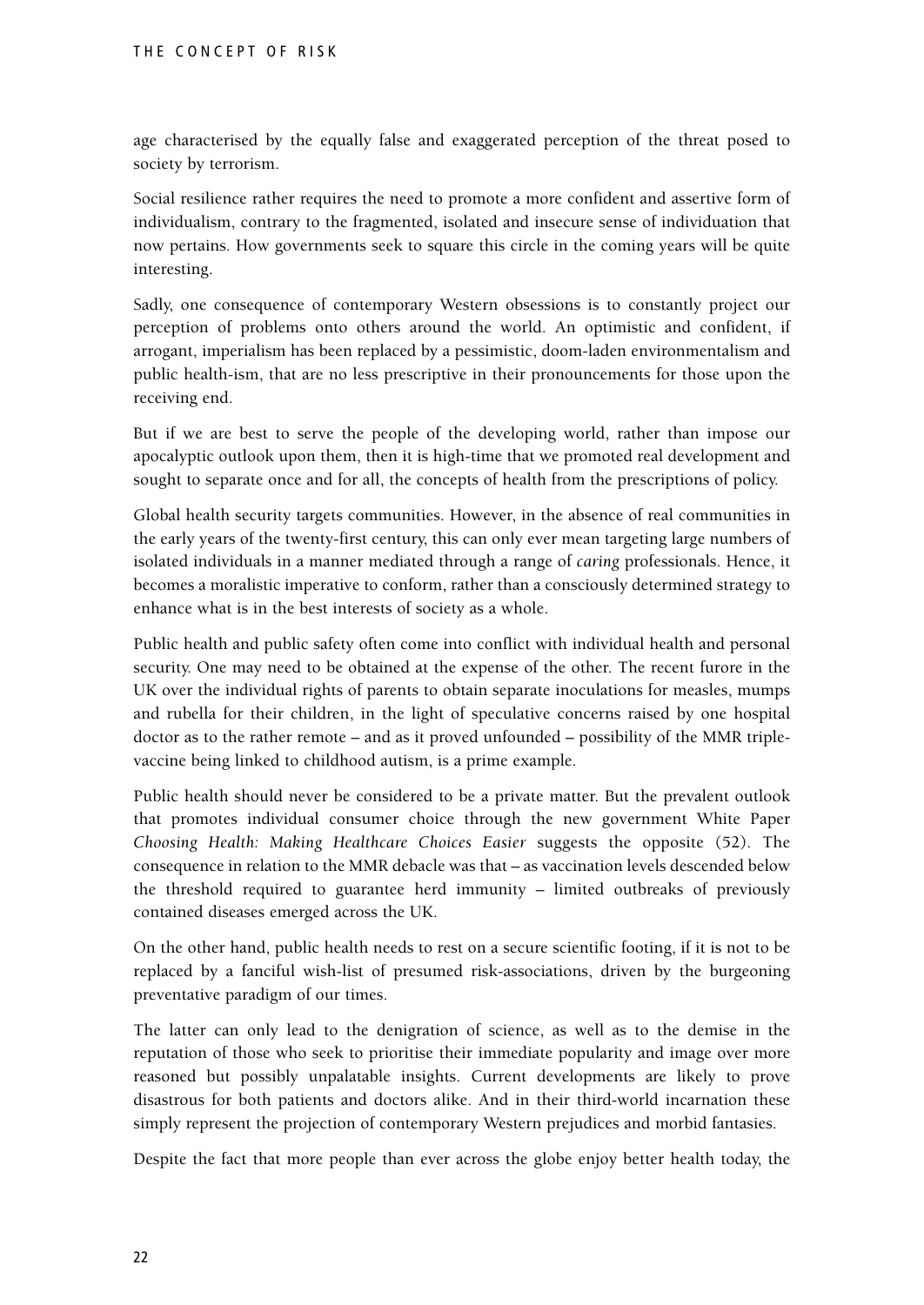intense awareness of health risks means that more people feel more ill, as well as unduly concerned as to what *outsiders* may bring.

This results in an ever-increasing burden of demand on the health care and security systems that all Western societies experience growing difficulty in meeting. And when health becomes the goal of human endeavour it acquires an oppressive influence over the life of individuals and when people are ruled by the measures they believe may help to prolong their existence – it is the quality of their lives that is diminished.

Our contemporary conceptualisation of risk has been quite disabling in this regards.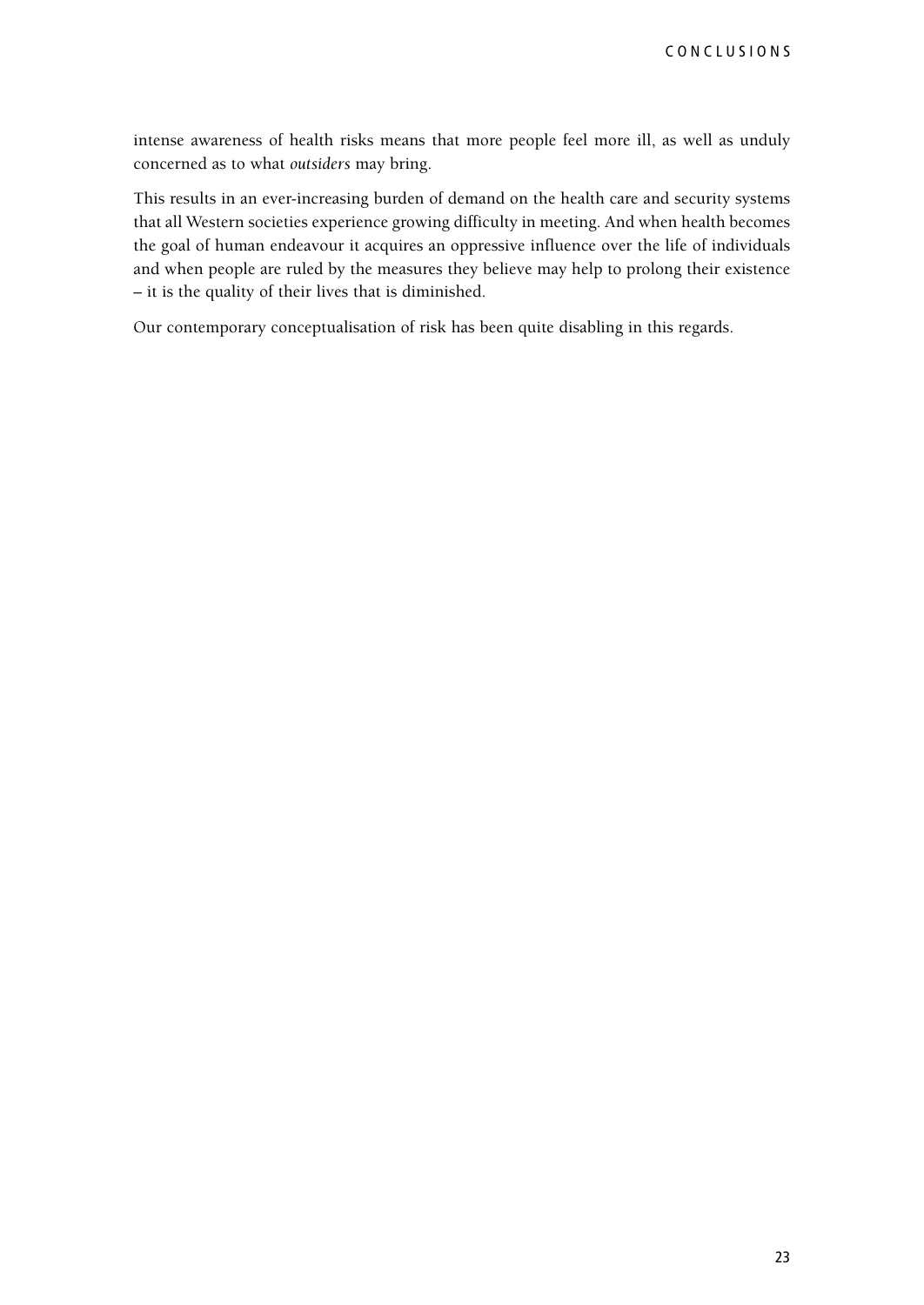#### References

- (1) Bernstein, Peter L. 1998, *Against the Gods: The Remarkable Story of Risk*, Wiley, US
- (2) Beck, Ulrich 1992, *Risk Society: Towards a New Modernity*, Sage Publications, Nottingham, UK
- (3) Giddens, Anthony 1991, *Modernity and Self-Identity: Self and Society in the Late Modern Age*, SUP, US
- (4) Furedi, Frank 1997 and 2002, *Culture of Fear: Risk-Taking and the Morality of Low Expectations*, Cassell and Continuum, London, UK
- (5) Thatcher, Margaret 1987, Aids, Education and the Year 2000!, interview to *Woman's Own* magazine, London, UK
- (6) Durodié, Bill 2005, What can the Science and Technology Community Contribute?, in Andrew James (ed.), *Science and Technology Policies for the Anti-Terrorism Era*, IOS Press, Amsterdam
- (7) Gillott, John and Manjit Kumar 1995, *Science and the Retreat from Reason*, Merlin Press, London
- (8) Durodié, Bill 2002, The Demoralization of Science, paper presented to the *Demoralization: Morality, Authority and Power* conference held at Cardiff University, UK
- (9) Putnam, Robert 2000, *Bowling Alone: The Collapse and Revival of American Community*, Simon & Schuster, New York
- (10) Furedi, Frank 2001, P*aranoid Parenting: Why Ignoring the Experts may be Best for your Child*, Allen Lane, UK
- (11) Heartfield, James 2002, *The 'Death of the Subject' Explained*, Perpetuity Press, UK
- (12) Giddens, Anthony 1999, *Runaway World: How Globalization is Reshaping Our Lives*, Profile Books, London
- (13) Durodié, Bill 2003, 'Political Tunnel Vision is Today's Real Terror', *Times Higher Education Supplement*, London
- (14) Durodié, Bill 2003, 'Limitations of Public Dialogue in Science and the Rise of New 'Experts'', *Critical Review of International Social and Political Philosophy*, 6:4, pp.82-92
- (15) Stewart, William 2000, *Mobile Phones and Health, Independent Expert Group on Mobile Phones*, NRPB, Didcot, UK
- (16) World Health Organization 1946, Constitution of the World Health Organization, WHO, New York
- (17) Fitzpatrick, Michael 2001, *The Tyranny of Health: Doctors and the Regulation of Lifestyle*, Routledge, London, UK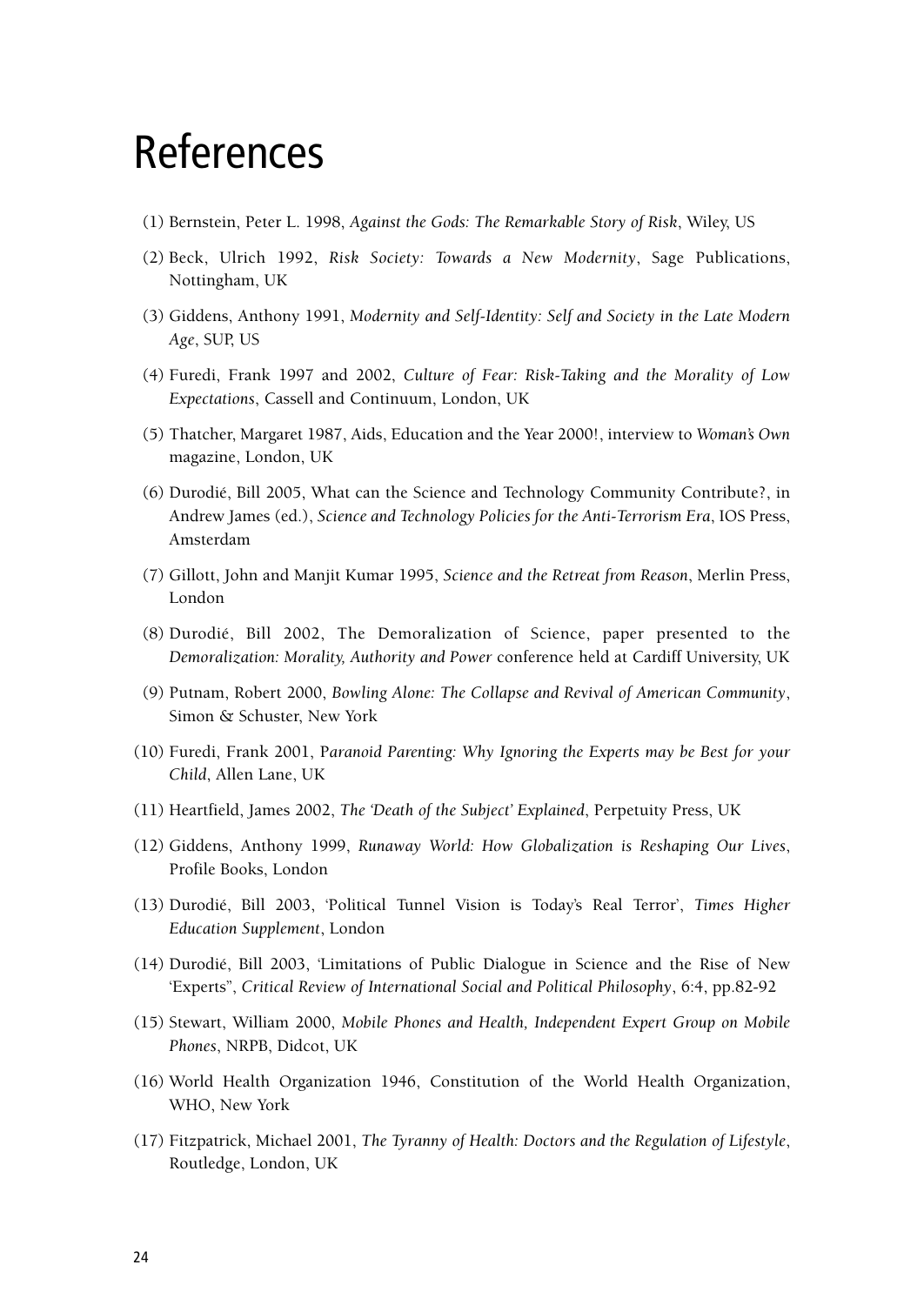**REFERENCES** 

- (18) Furedi, Frank 2005, Health Obsessions, talk at Health: an *Unhealthy Obsession?* conference, Museum of London, London
- (19) Tallis, Raymond 2004, *Hippocratic Oaths: Medicine and its Discontents*, Atlantic Books, London
- (20) Starr, Paul 1982, *The Social Transformation of American Medicine*, Basic Books, New York
- (21) LeFanu, James 1999, *The Rise and Fall of Modern Medicine*, Little Brown, US
- (22) Durodié, Bill 2004, 'The Precautionary Principle: Is it Killing Innovation?', in Sacha Kumaria (ed.), *An Apology for Capitalism?*, Profile Books, London
- (23) Friedson, Eliot 1970, *Profession of Medicine: A Study of the Sociology of Applied Knowledge*, Harper & Row, New York
- (24) Illich, Ivan 1975, *Medical Nemesis: The Expropriation of Health*, Calder & Boyars, London
- (25) Clark, David 2002, 'Between Hope and Acceptance: The Medicalisation of Dying', *British Medical Journal*, 324:7342, pp.905-907
- (26) Kennedy, Ian 2001, *Learning from Bristol: The Report of the Public Inquiry into Children's Heart Surgery at the Bristol Royal Infirmary 1984-1995*, The Bristol Royal Infirmary Inquiry, Cm 5207, UK
- (27) Conrad, Peter 1992, 'Medicalization and Social Control', *Annual Review of Sociology*, 18, pp.209-232
- (28) Scott, Wilbur 1990, 'PTSD in DSM III: A Case in the Politics of Diagnosis and Disease', *Social Problems*, 37:3, pp.294-310
- (29) Conrad, Peter and Deborah Potter 2000, 'From Hyperactive Children to ADHD Adults: Observations on the Expansion of Medical Categories', *Social Problems*, 47:4, pp.559- 582
- (30) Summerfield, Derek 2001, 'The Invention of Post-Traumatic Stress Disorder and the Social Usefulness of a Psychiatric Category', *British Medical Journal*, 322:7278, pp.95-98
- (31) Pupavac, Vanessa 2001, 'Therapeutic Governance: Psycho-social Intervention and Trauma Risk Management', *Disasters*, 25:4, pp.358-372
- (32) Pupavac, Vanessa 2004, 'Psychosocial Interventions and the Demoralization of Humanitarianism', *Journal of Biosocial Science*, 36:4, pp.491-504
- (33) Wainwright, David and Michael Calnan 2002, *Work Stress: The Making of a Modern Epidemic*, OUP, Buckingham, UK
- (34) Wanless, Derek 2002, *Securing our Future Health: Taking a Long-Term View*, HM Treasury, UK
- (35) Parsons, Talcott 1951, *The Social System*, Routledge & Kegan Paul, UK
- (36) Furedi, Frank 2004, *Therapy Culture: Cultivating Vulnerability in an Uncertain Age*, Routledge, London